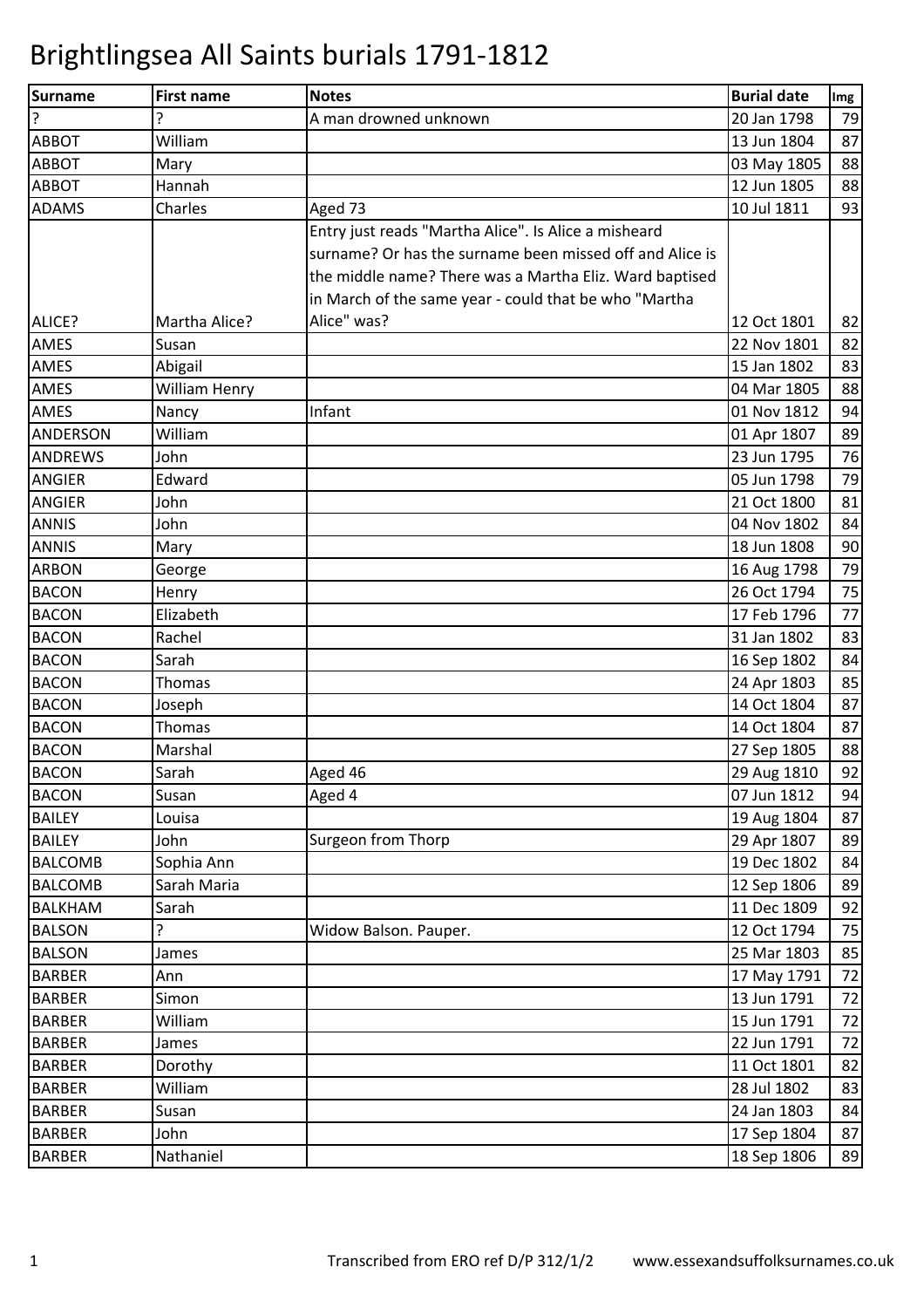| <b>BARBER</b>     | James Wade           | Name in register as James Wade Barber. Was he a Barber<br>called James Wade or is the name James Wade Barber? | 22 Mar 1807 |          |
|-------------------|----------------------|---------------------------------------------------------------------------------------------------------------|-------------|----------|
| <b>BARBER</b>     | John                 | Aged 46                                                                                                       | 26 May 1812 | 89<br>94 |
| <b>BARKER</b>     | John                 |                                                                                                               | 21 Nov 1801 | 82       |
| <b>BARNES</b>     | John Daniel          | Aged 1                                                                                                        | 22 Mar 1812 | 94       |
|                   | Hannah               |                                                                                                               | 04 Nov 1795 | 76       |
| <b>BARNS</b>      |                      |                                                                                                               |             |          |
| <b>BARNS</b>      | Ann                  |                                                                                                               | 29 Oct 1797 | 78       |
| <b>BARNS</b>      | Mary                 |                                                                                                               | 01 Nov 1801 | 82       |
| <b>BARNS</b>      | John                 |                                                                                                               | 09 Jan 1803 | 84       |
| <b>BARNS</b>      | Elizabeth            |                                                                                                               | 09 Jan 1803 | 84       |
| <b>BARTON</b>     | Rachel               |                                                                                                               | 08 Nov 1791 | 73       |
| <b>BARTON</b>     | Ann                  |                                                                                                               | 06 Sep 1801 | 82       |
| <b>BELL</b>       | Elizabeth            |                                                                                                               | 12 May 1792 | 73       |
| <b>BENNET</b>     | <b>Henry Stuttle</b> |                                                                                                               | 29 Sep 1807 | 89       |
| <b>BIGGS</b>      | Ambrose              | Aged 72                                                                                                       | 03 Jun 1811 | 93       |
| <b>BIGGSBY</b>    | Samuel               |                                                                                                               | 22 Dec 1791 | 73       |
| <b>BIRDSEYE</b>   | William              | Pauper                                                                                                        | 11 Sep 1793 | 74       |
| <b>BLY</b>        | Hannah               |                                                                                                               | 23 Sep 1798 | 79       |
| <b>BLY</b>        | Ezekiel              |                                                                                                               | 26 Dec 1808 | 91       |
| <b>BOCKIN</b>     | Sarah                |                                                                                                               | 19 Jan 1794 | 74       |
| <b>BOCKIN</b>     | John Dove            |                                                                                                               | 14 Nov 1797 | 78       |
| <b>BOCKIN</b>     | James                |                                                                                                               | 20 Feb 1803 | 85       |
| <b>BOCKING</b>    | Charlotte            |                                                                                                               | 17 Jul 1793 | 74       |
| <b>BOCKING</b>    | Mary                 |                                                                                                               | 11 Sep 1796 | 77       |
| <b>BOCKING</b>    | John                 |                                                                                                               | 23 Sep 1801 | 82       |
| <b>BOCKING</b>    | Charles              |                                                                                                               | 13 Dec 1803 | 86       |
| <b>BOCKING</b>    | Charlotte            |                                                                                                               | 24 May 1807 | 89       |
| <b>BOCKING</b>    | <b>Charles Adams</b> |                                                                                                               | 16 Jun 1808 | 90       |
| <b>BOCKING</b>    | Mary Ann             |                                                                                                               | 09 Apr 1809 | 91       |
| <b>BOCKING</b>    | Mary                 | Widow                                                                                                         | 23 Jul 1809 | 91       |
| <b>BOCKING</b>    | William              |                                                                                                               | 01 Oct 1809 | 91       |
| <b>BOCKING</b>    | Sarah Anne           | Infant                                                                                                        | 27 Jan 1811 | 93       |
| <b>BOCKING</b>    | Mary                 | Aged 42                                                                                                       | 01 Nov 1812 | 94       |
| <b>BOCKING</b>    | James                | Infant                                                                                                        | 15 Nov 1812 | 94       |
| <b>BOND</b>       | James Cawston        |                                                                                                               | 03 Apr 1793 | 74       |
| <b>BOND</b>       | 5.                   | A child of James Bond                                                                                         | 25 Aug 1796 | 77       |
| <b>BOND</b>       | Abraham              |                                                                                                               | 11 Apr 1798 | 79       |
| <b>BOND</b>       | Elizabeth            |                                                                                                               | 27 Apr 1798 | 79       |
| <b>BOND</b>       | ŗ                    | A still born child of Robert Bond                                                                             | 09 Sep 1808 | 91       |
| <b>BOWL</b>       | Lucy                 |                                                                                                               | 21 Aug 1804 | 87       |
| <b>BOYS</b>       | Maria                |                                                                                                               | 23 Apr 1809 | 91       |
| <b>BRADSTREET</b> | Elizabeth            |                                                                                                               | 20 Jan 1799 | 80       |
| <b>BRAGG</b>      | Mary                 |                                                                                                               | 08 Jul 1794 | 74       |
| <b>BRAGG</b>      | Elizabeth            |                                                                                                               | 23 Dec 1798 | 79       |
| <b>BRAGG</b>      | John                 |                                                                                                               | 25 Feb 1802 | 83       |
| <b>BRAGG</b>      | John                 |                                                                                                               | 30 Jan 1810 | 92       |
| <b>BRASTEAD</b>   | Mary Ann             |                                                                                                               | 19 Oct 1803 | 86       |
| <b>BRASTEAD</b>   | William              |                                                                                                               | 30 Oct 1803 | 86       |
| <b>BRIANT</b>     | Elizabeth            |                                                                                                               | 19 May 1793 | 74       |
|                   |                      |                                                                                                               |             |          |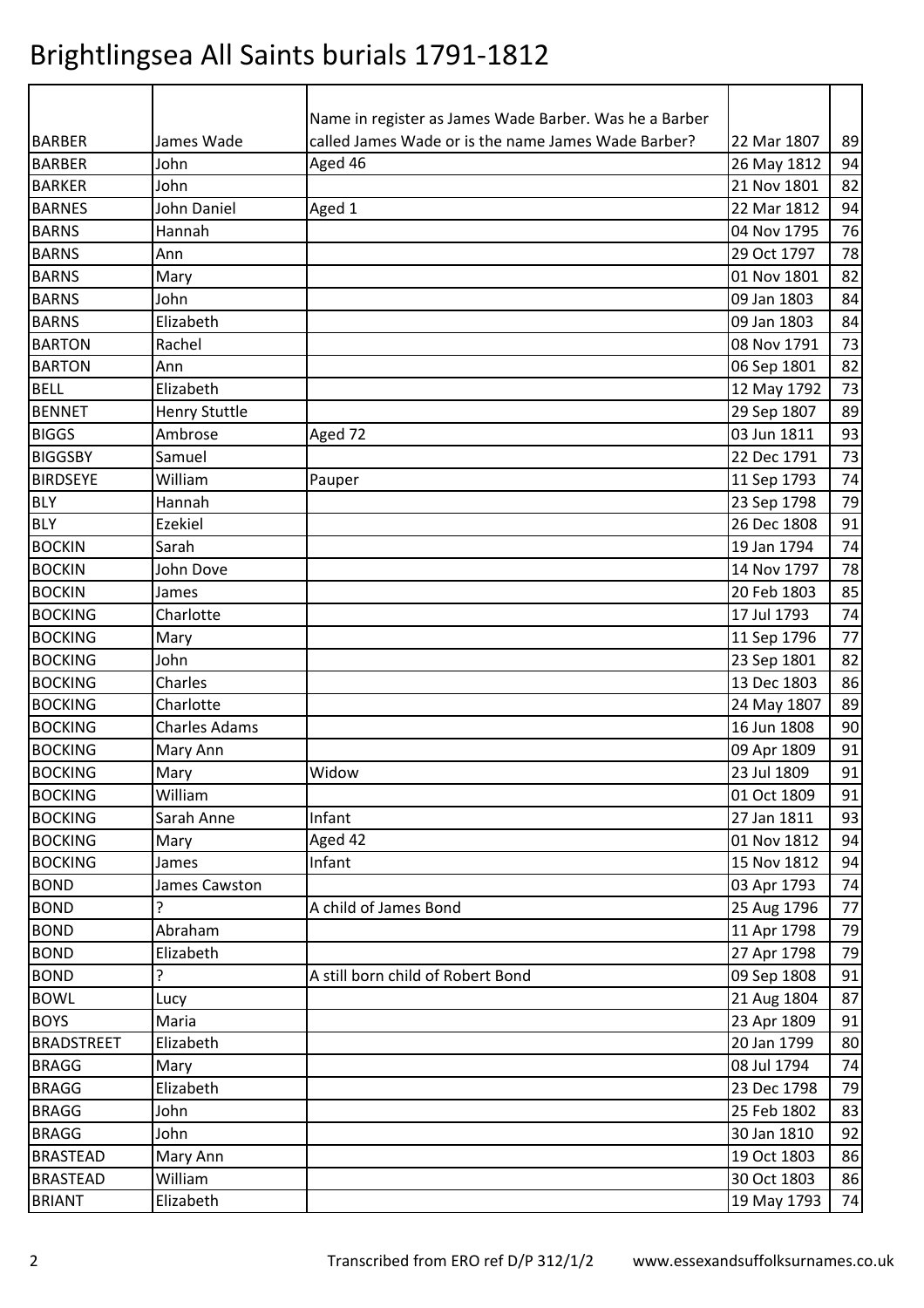| <b>BRIANT</b>   | Susan          |                                                             | 26 May 1793 | 74 |
|-----------------|----------------|-------------------------------------------------------------|-------------|----|
| <b>BRIANT</b>   | John           |                                                             | 01 Apr 1798 | 79 |
| <b>BROOKS</b>   | Susan          |                                                             | 14 Jan 1791 | 72 |
| <b>BROOKS</b>   | Joseph         |                                                             | 20 Mar 1792 | 73 |
| <b>BROOKS</b>   | Elizabeth      |                                                             | 12 Sep 1792 | 73 |
| <b>BROOKS</b>   | Joseph         |                                                             | 01 Dec 1792 | 74 |
| <b>BROOKS</b>   | Joseph         |                                                             | 13 May 1798 | 79 |
| <b>BROOKS</b>   | Mahalath       |                                                             | 17 Apr 1803 | 85 |
| <b>BROOKS</b>   | George         |                                                             | 09 Aug 1804 | 87 |
| <b>BROOKS</b>   | Joseph         |                                                             | 10 Sep 1804 | 87 |
| <b>BROOKS</b>   | Sarah          |                                                             | 27 Nov 1808 | 91 |
| <b>BROWN</b>    | Robert William |                                                             | 01 Mar 1791 | 72 |
| <b>BROWN</b>    | ?              | A child of Browns, bricklayer. (no first names given)       | 24 Jul 1795 | 76 |
| <b>BROWN</b>    | Maria          |                                                             | 16 Aug 1796 | 77 |
| <b>BROWN</b>    | Robert         |                                                             | 21 Dec 1802 | 84 |
| <b>BROWN</b>    | Thomas         | Aged 52                                                     | 21 Jul 1812 | 94 |
| <b>BRUCE</b>    | Sarah          |                                                             | 27 Jan 1803 | 84 |
| <b>BUCK</b>     | Jemima         |                                                             | 17 Mar 1791 | 72 |
| <b>BUCK</b>     | Susan          |                                                             | 20 Dec 1795 | 76 |
| <b>BUCK</b>     | George         |                                                             | 26 Jun 1796 | 77 |
| <b>BUCK</b>     | Sarah          |                                                             | 16 Aug 1796 | 77 |
| <b>BUCK</b>     | Susan          |                                                             | 05 Jun 1804 | 87 |
| <b>BUCKLE</b>   | John           |                                                             | 29 Jan 1799 | 80 |
| <b>BUCKLE</b>   | Susannah       |                                                             | 01 May 1803 | 86 |
| <b>BUNN</b>     | Mary           |                                                             | 19 Apr 1795 | 75 |
| <b>BUNN</b>     | John           |                                                             | 05 May 1795 | 76 |
| <b>BUNN</b>     | Ann            | Aged 9                                                      | 13 Apr 1810 | 92 |
| <b>BURN</b>     | James          |                                                             | 01 May 1804 | 87 |
| <b>BURNHAM</b>  | Mary           |                                                             | 19 Jan 1793 | 74 |
| <b>BURNHAM</b>  | Mary           |                                                             | 20 Apr 1804 | 87 |
| <b>BURREL</b>   | James          |                                                             | 29 Aug 1801 | 82 |
| <b>BURREL</b>   | Elizabeth      |                                                             | 18 Mar 1803 | 85 |
|                 |                | A child of Burrels (the date says November, but position in |             |    |
| <b>BURREL</b>   |                | register suggests December)                                 | 07 Nov 1803 | 86 |
| <b>BURREL</b>   | Elizabeth      |                                                             | 20 Dec 1806 | 89 |
| <b>BUTCHER</b>  | John           |                                                             | 02 Jan 1807 | 89 |
| <b>CANT</b>     | ?              | A child of George Cant                                      | 01 Nov 1807 | 90 |
| <b>CANT</b>     | ŗ              | A still born child of Cants                                 | 18 Sep 1808 | 91 |
| <b>CAPEN</b>    | Judith         |                                                             | 17 Jan 1802 | 83 |
| <b>CAPEN</b>    | Sarah          |                                                             | 22 Jan 1802 | 83 |
| <b>CAPON</b>    | Philip         |                                                             | 17 Feb 1803 | 85 |
| <b>CAPON</b>    | Sarah          | Infant                                                      | 19 Dec 1811 | 93 |
| <b>CARTER</b>   | Jephthah       | Pauper                                                      | 27 Nov 1791 | 73 |
| <b>CAUSTON</b>  | Grace          |                                                             | 10 Feb 1808 | 90 |
| <b>CAWSTON</b>  | William        | Pauper                                                      | 15 Dec 1791 | 73 |
| <b>CAWSTON</b>  | Ann            |                                                             | 03 May 1796 | 77 |
| <b>CAWSTON</b>  | Sarah          |                                                             | 11 Feb 1797 | 78 |
| <b>CHAMBERS</b> | Sarah          |                                                             | 14 Mar 1808 | 90 |
| <b>CHAMBERS</b> | Edward         |                                                             | 03 Apr 1808 | 90 |
| <b>CHAMPION</b> | Sarah          |                                                             | 01 Apr 1798 | 79 |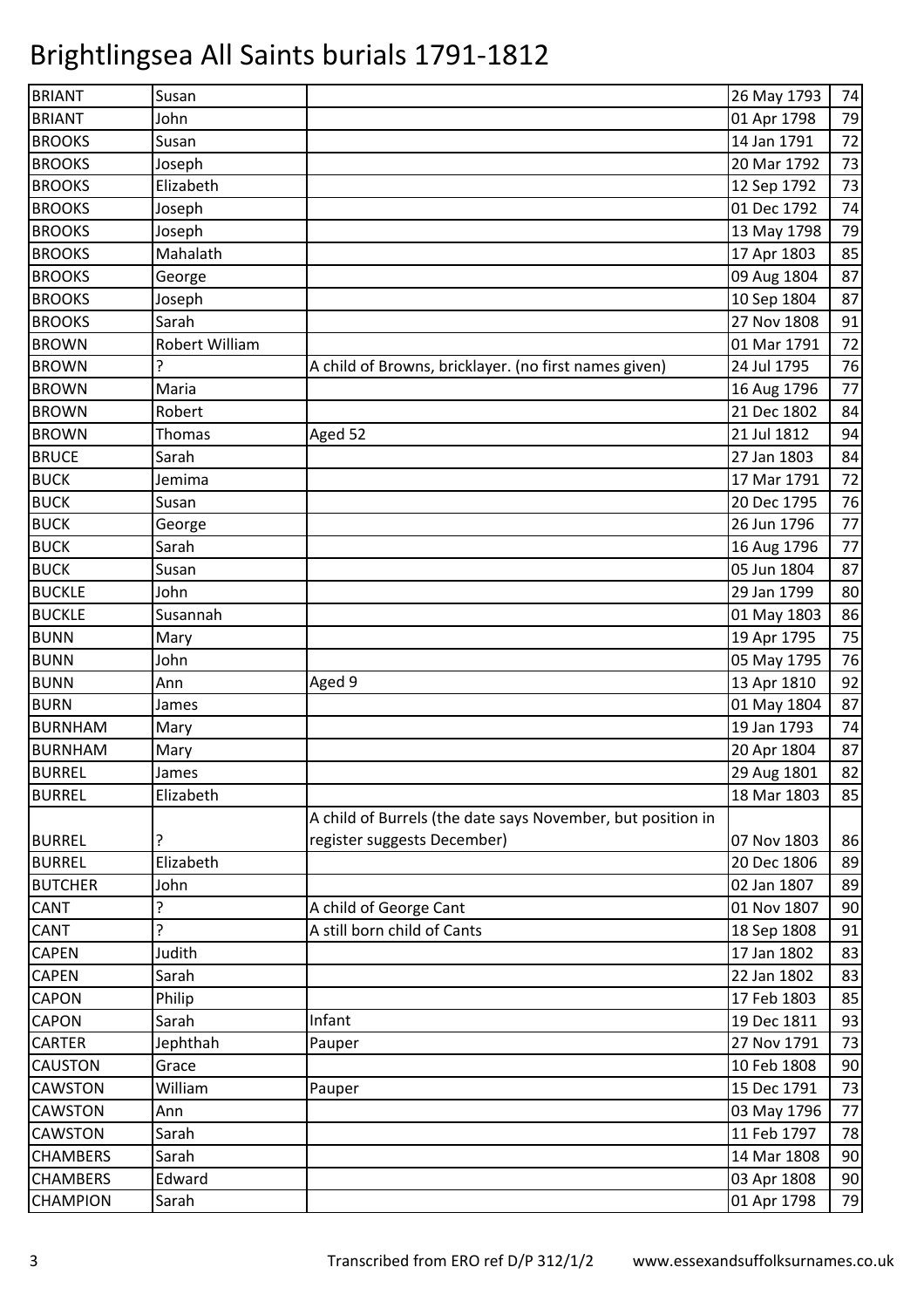| <b>CHAMPION</b> | Thomas    |                       | 10 Jul 1803 | 86 |
|-----------------|-----------|-----------------------|-------------|----|
| <b>CHAPLIN</b>  | John      |                       | 14 Nov 1795 | 76 |
| <b>CHAPLIN</b>  | Benjamin  |                       | 08 Mar 1802 | 83 |
| <b>CHAPLIN</b>  | Sarah     |                       | 17 Aug 1804 | 87 |
| <b>CHICK</b>    | Thomas    |                       | 12 Oct 1801 | 82 |
| <b>CHIDDOCK</b> | Susan     | Aged 34               | 31 Jul 1810 | 92 |
| <b>CHIDWICK</b> | Maria     |                       | 20 Sep 1807 | 89 |
| <b>CLARK</b>    | Susan     | Pauper                | 12 Nov 1794 | 75 |
| <b>CLARK</b>    | Frances   |                       | 29 Jan 1795 | 75 |
| <b>CLARK</b>    | Joseph    |                       | 30 Jul 1795 | 76 |
| <b>CLARK</b>    | Judith    |                       | 13 May 1797 | 78 |
| <b>CLARK</b>    | Martha    |                       | 28 Oct 1798 | 79 |
| <b>CLARK</b>    | Sarah     |                       | 10 May 1801 | 82 |
| <b>CLARK</b>    | Mary      | Infant                | 12 Mar 1810 | 92 |
| <b>CLARKE</b>   | John      | Aged 42               | 17 May 1812 | 94 |
| <b>COCKBURN</b> | John      | Captain Cockburn      | 09 Oct 1801 | 82 |
| <b>COLLINS</b>  | Elizabeth | Pauper                | 21 Oct 1791 | 73 |
| <b>COLLINS</b>  | John      |                       | 31 Jan 1802 | 83 |
| <b>COOK</b>     | Robert    |                       | 25 Jan 1797 | 78 |
| <b>COOK</b>     | Elizabeth |                       | 14 Jul 1797 | 78 |
| <b>COOK</b>     | William   |                       | 26 Mar 1801 | 82 |
| <b>COOK</b>     | Edward    |                       | 17 Apr 1808 | 90 |
| <b>COPPIN</b>   | Mary      |                       | 23 Dec 1806 | 89 |
| <b>COPPIN</b>   | Ann       |                       | 07 Dec 1808 | 91 |
| <b>COPPIN</b>   | Mary      | Aged 41               | 18 Feb 1811 | 93 |
| <b>COPPIN</b>   | James     | Aged 74               | 04 Aug 1812 | 94 |
| <b>COPSEY</b>   | William   | Pauper                | 19 Mar 1794 | 74 |
| <b>COPSEY</b>   | John      |                       | 21 Jan 1798 | 79 |
| <b>COPSEY</b>   | William   |                       | 20 Dec 1809 | 92 |
| <b>COPSY</b>    | Mary      |                       | 09 Mar 1806 | 89 |
| <b>COWLEY</b>   | William   |                       | 14 Mar 1793 | 74 |
| <b>CURTIS</b>   | Sarah     |                       | 02 Jun 1795 | 76 |
| <b>DAVEY</b>    | Mary      |                       | 29 Dec 1802 | 84 |
| <b>DAVEY</b>    | Jemima    |                       | 16 Feb 1803 | 85 |
| <b>DAVEY</b>    | Rachel    |                       | 13 Sep 1804 | 87 |
| <b>DAVIS</b>    | Sarah     |                       | 08 Dec 1808 | 91 |
| <b>DAVIS</b>    | Mary      | Infant                | 14 Apr 1812 | 94 |
| <b>DAVY</b>     | Margaret  |                       | 11 Mar 1795 | 75 |
| <b>DAVY</b>     | Sarah     |                       | 08 Dec 1800 | 81 |
| <b>DAWSON</b>   | John      |                       | 20 Jan 1808 | 90 |
| <b>DAY</b>      | ŗ         | A child of Thomas Day | 18 Mar 1809 | 91 |
| <b>DEATH</b>    | William   | Pauper                | 22 May 1793 | 74 |
| <b>DEATH</b>    | William   | Pauper                | 27 Sep 1794 | 75 |
| <b>DEATH</b>    | Mary      | Pauper                | 05 Oct 1794 | 75 |
| <b>DEATH</b>    | Sarah     |                       | 04 Jan 1795 | 75 |
| <b>DEATH</b>    | Elizabeth | Aged 72               | 24 Feb 1812 | 94 |
| <b>DINES</b>    | Sally     |                       | 12 Mar 1791 | 72 |
| <b>DINES</b>    | Sarah     | Pauper                | 19 May 1791 | 72 |
| <b>DINES</b>    | John      |                       | 14 Oct 1797 | 78 |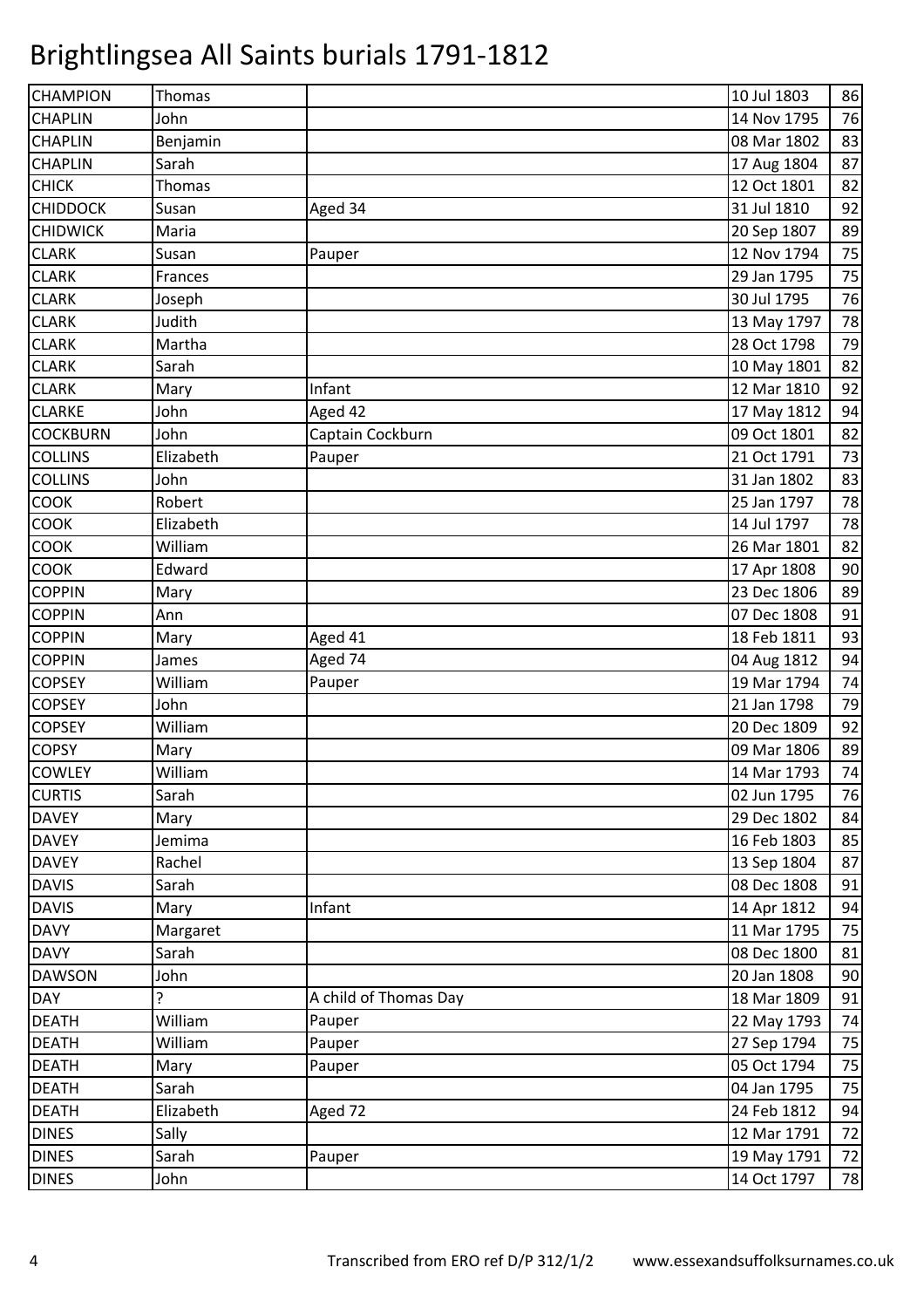|                   |               | First name entered as Mary, then Sarah added above. Not     |             |    |
|-------------------|---------------|-------------------------------------------------------------|-------------|----|
|                   |               | sure which it's supposed to be, or in fact, if it should be |             |    |
| <b>DINES</b>      | Mary? Sarah?  | both.                                                       | 30 Oct 1798 | 79 |
| <b>DOBBITER</b>   | Elizabeth     |                                                             | 20 Aug 1804 | 87 |
| <b>DOOR</b>       | George        |                                                             | 01 Apr 1795 | 75 |
| <b>DOOR</b>       | Mary Ann      |                                                             | 03 Apr 1806 | 89 |
| <b>DORMAN</b>     | John          |                                                             | 05 Jun 1797 | 78 |
| <b>DRAKE</b>      | William       |                                                             | 09 Mar 1793 | 74 |
| <b>DRAKE</b>      | Elizabeth     |                                                             | 27 Jan 1794 | 74 |
| <b>DRAKE</b>      | Thomas        |                                                             | 08 Jun 1794 | 74 |
| <b>DRAKE</b>      | John          | John Drake senior                                           | 29 Aug 1796 | 77 |
| <b>DRAKE</b>      | Ann           |                                                             | 19 Apr 1797 | 78 |
| <b>DRAKE</b>      | Edward        |                                                             | 27 Sep 1797 | 78 |
| <b>DRAKE</b>      | ς             | A child of John Drake's 13 months old not baptized.         | 14 Jun 1801 | 82 |
| <b>DRAKE</b>      | Benjamin      |                                                             | 03 Apr 1807 | 89 |
| <b>DUNNAGE</b>    | Joseph        |                                                             | 01 Feb 1803 | 84 |
| <b>DUNNET</b>     | Sarah         |                                                             | 29 Dec 1808 | 91 |
| <b>DUNNINGS</b>   | Elizabeth     | Pauper                                                      | 18 Apr 1792 | 73 |
| <b>DUNNINGS</b>   | Elizabeth     |                                                             | 04 Jun 1797 | 78 |
| <b>DURRANT</b>    | John          |                                                             | 29 Jul 1801 | 82 |
| <b>DWIT</b>       | Abraham       |                                                             | 27 Nov 1808 | 91 |
| <b>EAGLE</b>      | Sarah         |                                                             | 11 May 1792 | 73 |
| <b>EAGLE</b>      | Sarah         |                                                             | 27 May 1792 | 73 |
| <b>EAST</b>       | Mary          | Pauper                                                      | 13 Mar 1793 | 74 |
| <b>ELLIS</b>      | Hannah        |                                                             | 17 Dec 1792 | 74 |
| <b>ELLIS</b>      | Ann Maria     |                                                             | 12 Aug 1804 | 87 |
| <b>ELLIS</b>      | Sarah         |                                                             | 19 Jan 1806 | 89 |
| <b>ELLIS</b>      | John          | Aged 75                                                     | 14 May 1810 | 92 |
| <b>ELLIS</b>      | Jemima        | Infant                                                      | 14 Feb 1811 | 93 |
| <b>EVERET</b>     | Sarah         |                                                             | 08 Sep 1809 | 91 |
| <b>EVERETT</b>    | James Quilter |                                                             | 18 Nov 1799 | 80 |
| FARRAH            | Elizabeth     |                                                             | 31 Aug 1791 | 72 |
| <b>FARRAH</b>     | Isaac         |                                                             | 07 Jul 1793 | 74 |
| <b>FARRAH</b>     | James         |                                                             | 24 Jun 1803 | 86 |
| <b>FARRINGTON</b> | Ann           |                                                             | 13 Oct 1795 | 76 |
| <b>FARRINGTON</b> | George        |                                                             | 19 Sep 1797 | 78 |
| <b>FARRINGTON</b> | <b>Thomas</b> |                                                             | 11 Feb 1803 | 84 |
| <b>FARRINGTON</b> | <b>Thomas</b> | Thomas Farrington senior                                    | 20 Mar 1803 | 85 |
|                   |               | Wife to the above (Thomas Farrington senior, buried same    |             |    |
| <b>FARRINGTON</b> | Susan         | day)                                                        | 20 Mar 1803 | 85 |
| <b>FARRINGTON</b> | Shadrach      |                                                             | 23 Mar 1803 | 85 |
| <b>FARROW</b>     | Mary Ann      |                                                             | 17 Mar 1807 | 89 |
| <b>FARROW</b>     | Sarah         |                                                             | 27 Apr 1809 | 91 |
| <b>FEN</b>        | Mary          |                                                             | 21 Feb 1796 | 77 |
| <b>FEN</b>        | Maria         |                                                             | 10 Feb 1803 | 84 |
| <b>FIELDGATE</b>  | John          |                                                             | 26 Nov 1795 | 76 |
| <b>FIELDGATE</b>  | ?             | A child of Fieldgate. (no first names given)                | 02 Dec 1795 | 76 |
| <b>FIELDGATE</b>  | John          | John Fieldgate junior                                       | 03 Apr 1803 | 85 |
| <b>FIELDGATE</b>  | Mary          |                                                             | 28 May 1806 | 89 |
| <b>FIELDGATE</b>  | Elizabeth     |                                                             | 24 Apr 1807 | 89 |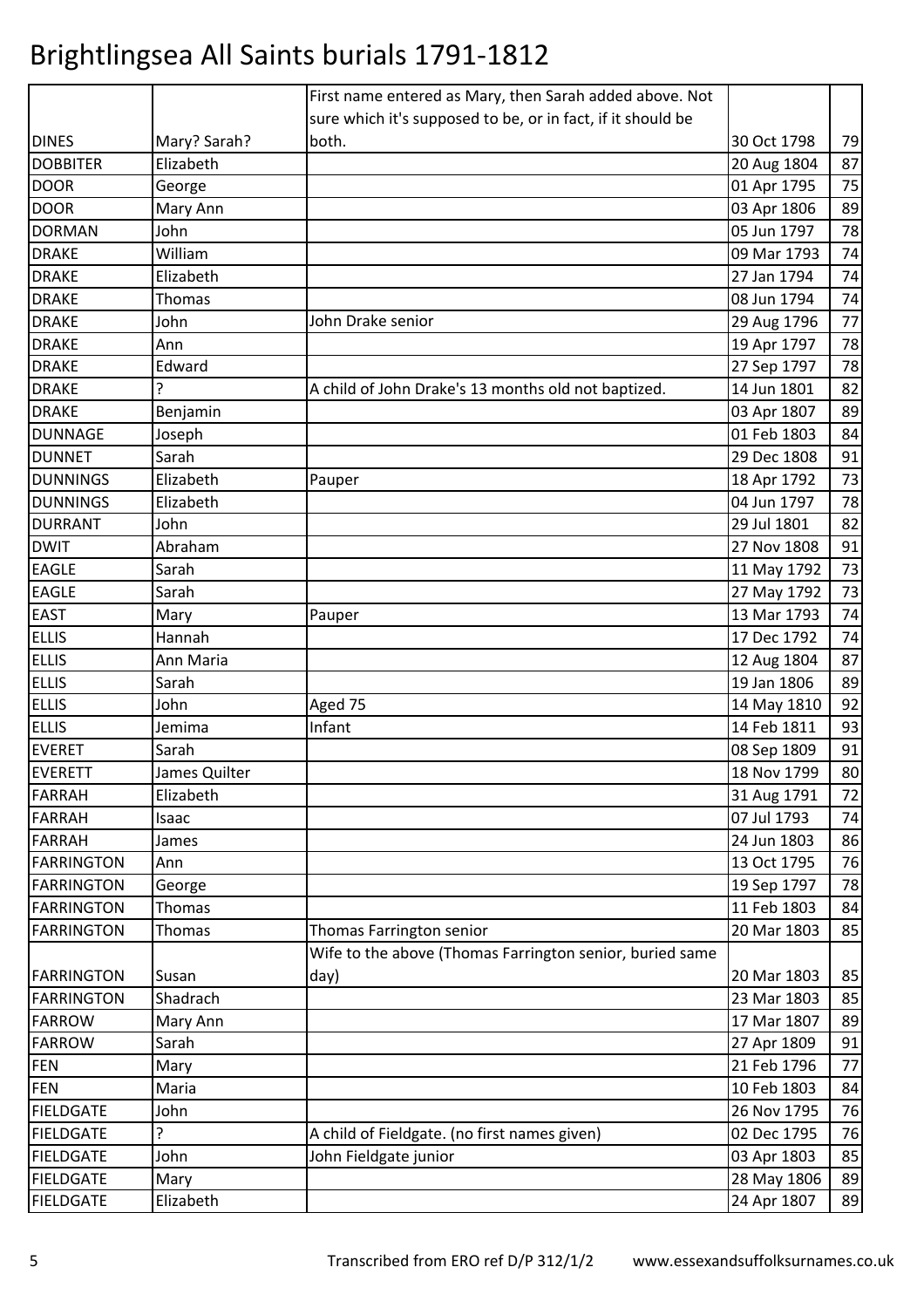| <b>FIELDGATE</b> | Ann            |                                                            | 24 Apr 1807 | 89 |
|------------------|----------------|------------------------------------------------------------|-------------|----|
| <b>FIELDGATE</b> | John           | Infant                                                     | 28 May 1808 | 90 |
| <b>FIELDGATE</b> | Maria          |                                                            | 30 Oct 1808 | 91 |
| <b>FIELDGATE</b> | Elizabeth      |                                                            | 15 Oct 1809 | 91 |
| <b>FIELDGATE</b> | Susannah       |                                                            | 26 Oct 1809 | 91 |
| <b>FIELDGATE</b> | Thomas         |                                                            | 19 Nov 1809 | 92 |
| <b>FINCH</b>     | Augustine      |                                                            | 07 Jun 1797 | 78 |
| <b>FINCH</b>     | Augustus       | Aged 49                                                    | 14 Nov 1812 | 94 |
| <b>FISK</b>      | Robert         |                                                            | 28 Aug 1797 | 78 |
| <b>FLEMING</b>   | Mary Maria     |                                                            | 29 May 1808 | 90 |
| <b>FLOWER</b>    | Ann            | Pauper                                                     | 15 Dec 1793 | 74 |
|                  |                |                                                            |             |    |
| FOOK?            | Martha         | Surname hard to read - Fook? Lock? Abode: Bradwell         | 04 Mar 1792 | 73 |
| <b>FOSTER</b>    | William        |                                                            | 12 Jan 1796 | 77 |
| <b>FOX</b>       | John           |                                                            | 10 Jan 1810 | 92 |
| <b>FRANCIS</b>   | Maria          |                                                            | 29 Apr 1798 | 79 |
| <b>FRANCIS</b>   |                | A still born child of Francis                              | 05 Jul 1807 | 89 |
| <b>FRENCH</b>    | Mary           |                                                            | 29 Jun 1803 | 86 |
| <b>FRENCH</b>    | Mary Elizabeth |                                                            | 11 Sep 1803 | 86 |
| <b>FRENCH</b>    | Elizabeth      |                                                            | 06 Jul 1809 | 91 |
| <b>FRENCH</b>    | John           | Aged 1                                                     | 10 Jan 1812 | 94 |
| <b>FROST</b>     | Mary           |                                                            | 31 Mar 1803 | 85 |
| <b>FROST</b>     | Mary Ann       |                                                            | 08 Mar 1806 | 89 |
| <b>FROST</b>     | Rachel         |                                                            | 13 Nov 1809 | 92 |
| <b>FROST</b>     | John           | Aged 6                                                     | 08 Apr 1810 | 92 |
| <b>GARDENER</b>  | John           |                                                            | 10 Jan 1792 | 73 |
| <b>GARDNER</b>   | Susanna        | Aged 73                                                    | 27 Oct 1812 | 94 |
| <b>GARLING</b>   | Sarah          | Aged 16 months                                             | 04 Sep 1811 | 93 |
| <b>GAST</b>      | ?              | Pauper. First name not in register.                        | 07 Sep 1794 | 75 |
| GIAMONS?         | Susan          |                                                            | 23 Dec 1804 | 88 |
| <b>GIBSON</b>    | Peter          |                                                            | 20 Nov 1808 | 91 |
| <b>GILDERS</b>   | Benjamin       |                                                            | 29 May 1800 | 81 |
| <b>GODFREY</b>   | Elizabeth      |                                                            | 29 Oct 1791 | 73 |
| <b>GODFREY</b>   | Sarah          |                                                            | 05 Jan 1797 | 78 |
| <b>GODFREY</b>   | Mary           |                                                            | 13 Aug 1799 | 80 |
| <b>GODFREY</b>   | Sarah          |                                                            | 24 Mar 1803 | 85 |
| <b>GODFREY</b>   | Charlotte      |                                                            | 24 May 1803 | 86 |
| <b>GODFREY</b>   | <b>Thomas</b>  |                                                            | 27 Dec 1803 | 86 |
| <b>GODFREY</b>   | John           |                                                            | 11 May 1806 | 89 |
|                  |                |                                                            |             |    |
| <b>GODFREY</b>   | Martin         | Date given as April, but position in register suggests May | 04 Apr 1809 | 91 |
| <b>GODFREY</b>   | Robert         | Aged 47                                                    | 28 Apr 1811 | 93 |
| <b>GODREY</b>    | ?              | A child of William Godfrey                                 | 20 May 1806 | 89 |
| <b>GOLDACRE</b>  | Joseph         |                                                            | 07 Nov 1793 | 74 |
| <b>GOLDACRE</b>  | Sarah          |                                                            | 08 Feb 1795 | 75 |
| <b>GOLDACRE</b>  | James          |                                                            | 03 Dec 1804 | 88 |
| <b>GOLDACRE</b>  | William        |                                                            | 21 Oct 1806 | 89 |
| <b>GOODCHILD</b> | John           |                                                            | 14 Mar 1791 | 72 |
| <b>GOODING</b>   | Susan          | Infant                                                     | 12 Apr 1811 | 93 |
| <b>GOODING</b>   | Susan          | Infant                                                     | 30 Jul 1812 | 94 |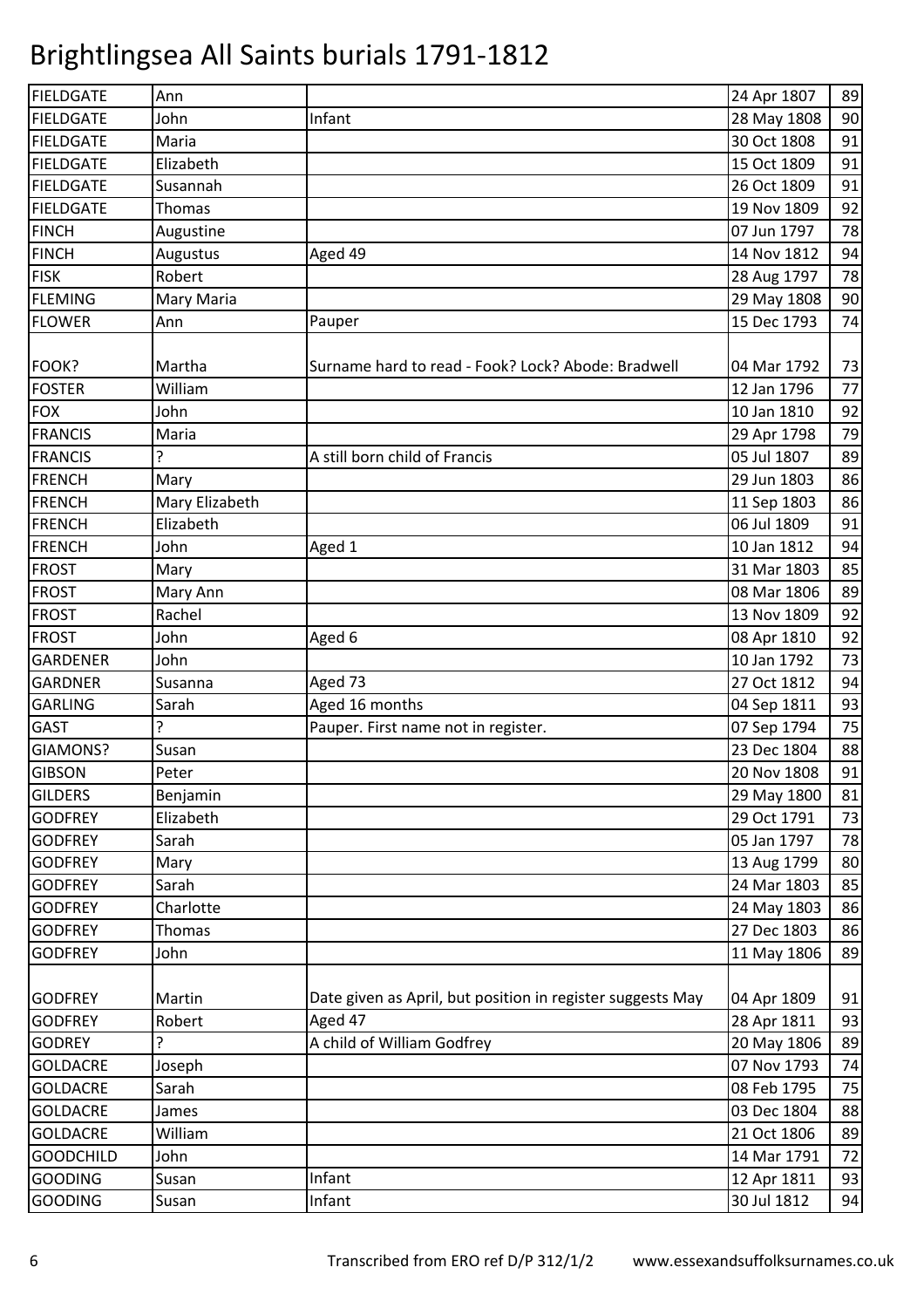| GOODING                     | William          | Infant                                                                | 04 Aug 1812                | 94                                                       |
|-----------------------------|------------------|-----------------------------------------------------------------------|----------------------------|----------------------------------------------------------|
| GOODWIN                     | Susan            |                                                                       | 23 Apr 1806                | 89                                                       |
| <b>GORBLE</b>               | John             |                                                                       | 18 Apr 1794                | 74                                                       |
| <b>GRIGGS</b>               | Daniel           |                                                                       | 03 Feb 1796                | 77                                                       |
| <b>GRIGGS</b>               | James            |                                                                       | 07 Dec 1798                | 79                                                       |
| <b>GRIGGS</b>               | William          |                                                                       | 05 Feb 1799                | 80                                                       |
| <b>GRIGGS</b>               | Maria            |                                                                       | 08 Dec 1801                | 82                                                       |
| <b>GRIGGS</b>               | Sarah            |                                                                       | 27 Feb 1803                | 85                                                       |
| <b>GRIGGS</b>               | <b>Silas</b>     |                                                                       | 20 Mar 1804                | 87                                                       |
| <b>GRIGGS</b>               | Amy              |                                                                       | 24 Jul 1804                | 87                                                       |
| <b>GRIGGS</b>               | Mary             |                                                                       | 02 Jan 1806                | 89                                                       |
| <b>GRIMSEY</b>              | Isaac            |                                                                       | 09 Apr 1804                | 87                                                       |
| <b>HARRISON</b>             | Joseph           |                                                                       | 03 Jan 1803                | 84                                                       |
| <b>HARRISS</b>              | James            | James Harriss senior                                                  | 02 Mar 1803                | 85                                                       |
| <b>HART</b>                 | Elizabeth        |                                                                       | 14 Mar 1791                | 72                                                       |
| <b>HART</b>                 | Susan            |                                                                       | 26 Mar 1791                | 72                                                       |
| <b>HARVEY</b>               | William          |                                                                       | 27 Oct 1801                | 82                                                       |
| <b>HARWOOD</b>              | Edmund           |                                                                       | 15 May 1799                | 80                                                       |
| <b>HARWOOD</b>              | Isaac            |                                                                       | 23 Mar 1803                | 85                                                       |
| <b>HARWOOD</b>              | Mary             |                                                                       | 20 Jan 1809                | 91                                                       |
| <b>HAWARD</b>               | Samuel           |                                                                       | 23 Jan 1803                | 84                                                       |
| <b>HEDGETHORN</b>           | John             | Pauper                                                                | 01 Apr 1791                | 72                                                       |
| <b>HEDGETHORN</b>           | Elizabeth        | Pauper                                                                | 13 Apr 1791                | 72                                                       |
| <b>HEDGETHORN</b>           | Ann              |                                                                       | 12 Mar 1809                | 91                                                       |
| <b>HEDGTHORN</b>            | Ann              |                                                                       | 28 Feb 1798                | 79                                                       |
| <b>HEFFIER</b>              | John             |                                                                       | 08 Nov 1801                | 82                                                       |
|                             |                  | Charles Valentine Howard son of Charles Helmsley. It's                |                            |                                                          |
|                             |                  |                                                                       |                            |                                                          |
|                             |                  | possible that he was illegitimae so his surname was                   |                            |                                                          |
| <b>HELMSLEY</b>             |                  | Charles Valentine Hov Howard rather than that of his father, Helmsley | 09 May 1803                |                                                          |
| <b>HEMPSTEAD</b>            | John             | Aged 4                                                                | 24 Dec 1811                |                                                          |
| <b>HEMSLEY</b>              | Hannah           |                                                                       | 23 Aug 1795                |                                                          |
| <b>HEMSLEY</b>              | Hannah           | Infant of Mr (or Mrs? Hard to read) Hemsleys                          | 28 Oct 1795                |                                                          |
| <b>HEMSLEY</b>              | Charles William  |                                                                       | 24 Jan 1808                |                                                          |
| <b>HILL</b>                 | William          |                                                                       | 07 Sep 1791                | 72                                                       |
| <b>HILLS</b>                | William Mumford  |                                                                       | 30 Nov 1792                |                                                          |
| <b>HILLS</b>                | Samuel           | Pauper                                                                | 10 Jan 1793                |                                                          |
| <b>HILLS</b>                | Elizabeth        | Pauper                                                                | 08 Jul 1793                |                                                          |
| <b>HILLS</b>                | Jonathan         | Pauper                                                                | 08 Oct 1794                |                                                          |
| <b>HILLS</b>                | Susannah         |                                                                       | 03 Aug 1795                | 86<br>93<br>76<br>76<br>90<br>74<br>74<br>74<br>75<br>76 |
| <b>HILLS</b>                | Benjamin         |                                                                       | 01 Jan 1796                |                                                          |
| <b>HILLS</b>                | William          |                                                                       | 13 Nov 1805                | 77<br>88                                                 |
| <b>HILLS</b>                | John             |                                                                       | 21 Jun 1808                |                                                          |
| <b>HILLS</b>                | Elizabeth        |                                                                       | 24 Aug 1808                | 90<br>91                                                 |
| <b>HILLS</b>                | Francis          | Aged 22                                                               | 05 Mar 1811                |                                                          |
| <b>HOBART</b>               | Miles            |                                                                       | 06 Jul 1808                | 93<br>90                                                 |
| <b>HOLDGATE</b>             | John             |                                                                       | 27 Apr 1792                | 73                                                       |
| <b>HOMAN</b>                | Edward           |                                                                       | 27 Nov 1804                | 88                                                       |
| <b>HOUGHTON</b>             | Miles William    |                                                                       | 22 Mar 1795                | 75                                                       |
| <b>HOUGHTON</b><br>HOUGHTON | Edward<br>Edward |                                                                       | 03 May 1795<br>17 Jul 1796 | 76<br>77                                                 |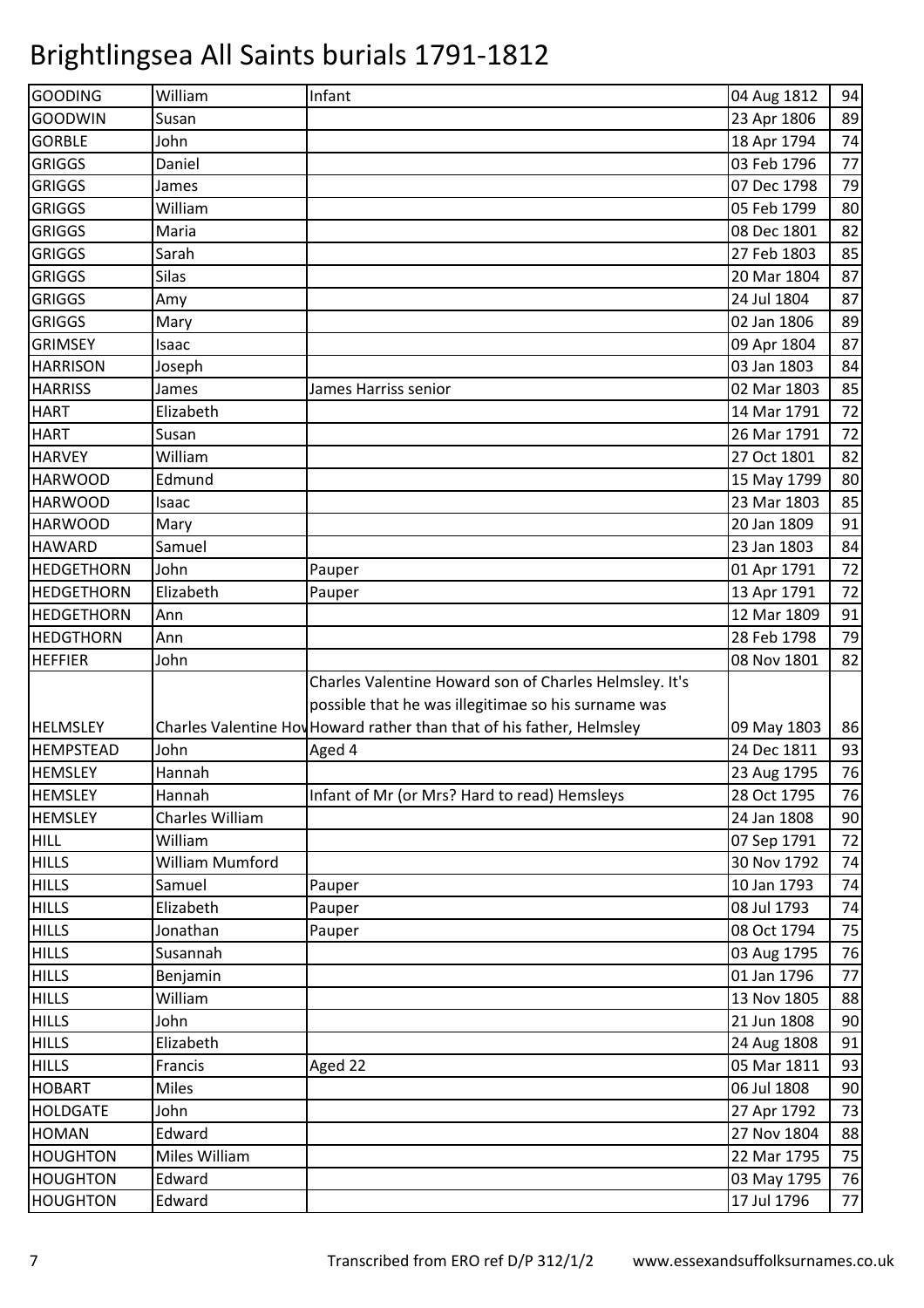| <b>HOUGHTON</b>  | John                     |                                                        | 16 Mar 1797 | 78 |
|------------------|--------------------------|--------------------------------------------------------|-------------|----|
| <b>HOUGHTON</b>  | Elizabeth                |                                                        | 16 Jun 1797 | 78 |
| <b>HOUGHTON</b>  | Sarah                    |                                                        | 16 Dec 1800 | 81 |
| <b>HOW</b>       | William                  |                                                        | 05 Nov 1793 | 74 |
| <b>HOW</b>       | Mary                     |                                                        | 07 Jul 1795 | 76 |
| <b>HOW</b>       | Sarah Albion             |                                                        | 17 Apr 1796 | 77 |
| <b>HOW</b>       | William                  |                                                        | 26 Dec 1800 | 81 |
| <b>HOW</b>       | William                  |                                                        | 17 Sep 1801 | 82 |
| <b>HOWARD</b>    | Sally                    |                                                        | 04 Oct 1793 | 74 |
| <b>HOWARD</b>    | Samuel                   |                                                        | 20 Jul 1802 | 83 |
|                  |                          | Charles Valentine Howard son of Charles Helmsley. It's |             |    |
|                  |                          | possible that he was illegitimae so his surname was    |             |    |
| <b>HOWARD</b>    | <b>Charles Valentine</b> | Howard rather than that of his father, Helmsley        | 09 May 1803 | 86 |
| <b>HUNT</b>      | George                   |                                                        | 09 Dec 1801 | 82 |
| <b>HUNT</b>      | Thomas                   |                                                        | 26 Apr 1803 | 86 |
| <b>HUSBAND</b>   | William                  |                                                        | 30 Sep 1807 | 89 |
| <b>HUSBAND</b>   | Sally                    | Aged 1                                                 | 24 Dec 1811 | 93 |
| <b>IRON</b>      | William                  |                                                        | 23 Dec 1802 | 84 |
| <b>IRON</b>      | Elizabeth                |                                                        | 06 Mar 1803 | 85 |
| <b>IVES</b>      | Elizabeth                | Pauper                                                 | 05 Jan 1794 | 74 |
| <b>IVES</b>      | Mary                     |                                                        | 04 Jun 1795 | 76 |
| <b>JACOB</b>     | Thomas                   |                                                        | 24 Jul 1804 | 87 |
| <b>JARVIS</b>    | Henry                    |                                                        | 09 May 1809 | 91 |
| <b>JEFFERIES</b> | <b>Thomas Buck</b>       |                                                        | 15 Oct 1801 | 82 |
| <b>JENNINGS</b>  | Mary                     | Aged 23                                                | 02 Sep 1810 | 92 |
| <b>JOHNSON</b>   | John                     |                                                        | 15 Dec 1804 | 88 |
| <b>JOLLY</b>     | John                     | John Jolly senior                                      | 02 May 1803 | 86 |
| <b>KEMP</b>      | Daniel                   | Aged 6 months                                          | 29 Aug 1811 | 93 |
| <b>KEMP</b>      | Daniel                   | Aged 23                                                | 06 Nov 1811 | 93 |
| <b>KEMPTON</b>   | Edward                   | Aged 70                                                | 19 Apr 1810 | 92 |
| <b>KENDALL</b>   | Sarah                    |                                                        | 17 Oct 1800 | 81 |
| KENDALL          | Lucy                     |                                                        | 04 Feb 1803 | 84 |
| <b>KERRIDGE</b>  | George                   |                                                        | 23 Feb 1793 | 74 |
| <b>KERRIDGE</b>  | Rose                     |                                                        | 06 Nov 1796 | 77 |
| <b>KERRIDGE</b>  | George                   |                                                        | 14 Nov 1802 | 84 |
| <b>KERRIDGE</b>  | 5.                       | A child of George Kerridge                             | 03 Jan 1808 | 90 |
| <b>KERRIDGE</b>  | Keziah                   | Infant                                                 | 21 Feb 1810 | 92 |
| <b>KETTLE</b>    | Judith                   |                                                        | 28 Aug 1794 | 75 |
| <b>KETTLE</b>    | William                  |                                                        | 17 Oct 1795 | 76 |
| <b>KEYES</b>     | Anne                     | Aged 26                                                | 26 Jun 1811 | 93 |
| <b>KING</b>      | Mary                     |                                                        | 31 Jul 1792 | 73 |
| <b>KING</b>      | Elizabeth                |                                                        | 19 Dec 1795 | 76 |
| <b>KING</b>      | Mary                     |                                                        | 20 Apr 1796 | 77 |
| <b>KING</b>      | John                     | Dredger                                                | 11 May 1797 | 78 |
| <b>KING</b>      | John                     | Dredger                                                | 05 Jun 1798 | 79 |
| <b>KING</b>      | Susannah                 |                                                        | 18 Nov 1804 | 87 |
| <b>KINGSBURY</b> | John                     |                                                        | 11 Oct 1792 | 73 |
| <b>KINGSBURY</b> | Mary                     |                                                        | 26 Mar 1801 | 82 |
| <b>KINGSBURY</b> | Mary Ann                 |                                                        | 27 Feb 1803 | 85 |
| <b>KINGSBURY</b> | Betsey                   |                                                        | 21 Sep 1804 | 87 |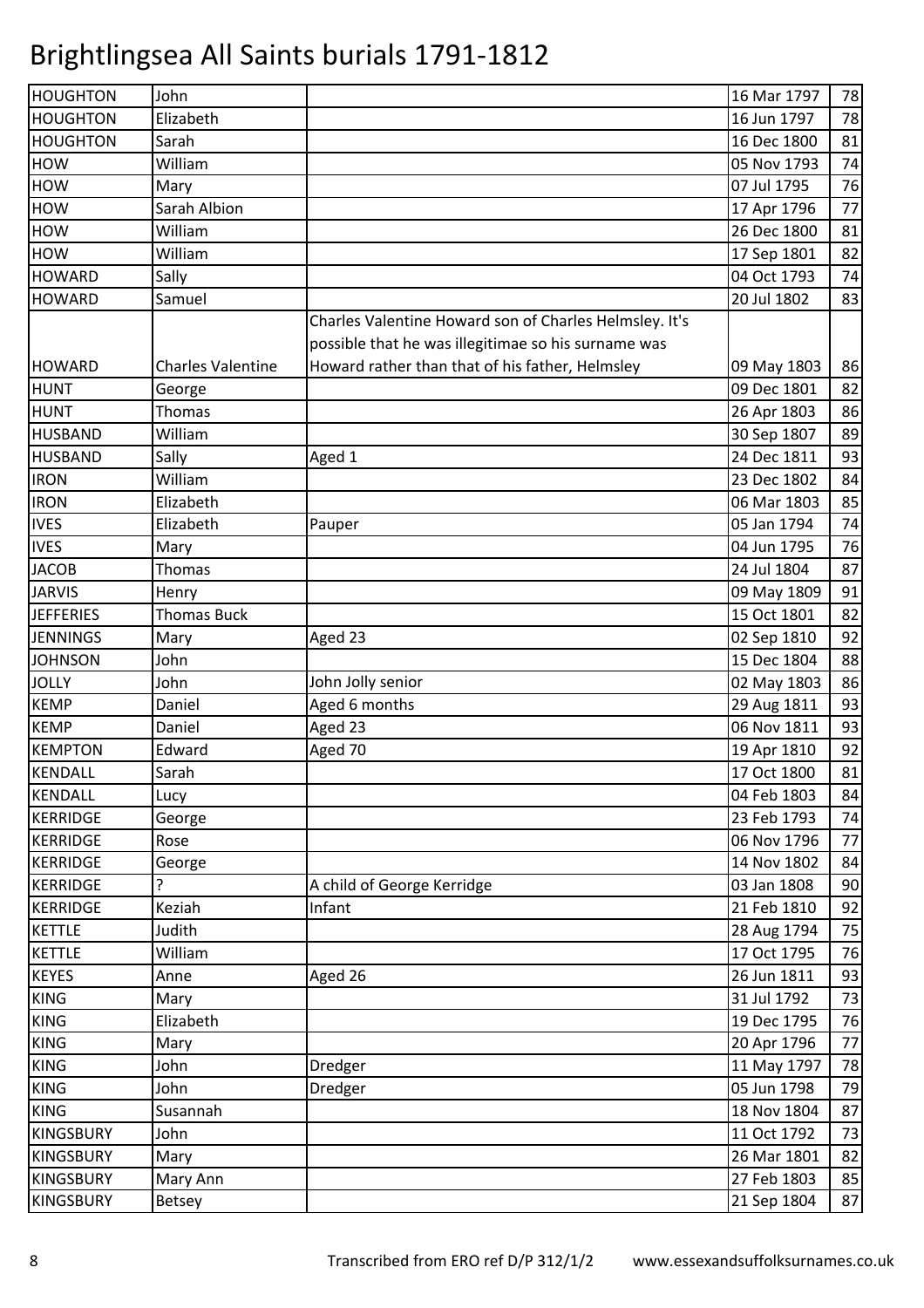| <b>KINGSBURY</b>  | Sarah     | Aged 37                                            | 25 Mar 1810 | 92 |
|-------------------|-----------|----------------------------------------------------|-------------|----|
| <b>KINNINGALE</b> | John      |                                                    | 13 Feb 1801 | 82 |
| KINNINGALE        | Ann       |                                                    | 01 Sep 1801 | 82 |
| <b>KNIGHT</b>     | Elizabeth |                                                    | 02 Aug 1800 | 81 |
| <b>KNIGHT</b>     | Robert    |                                                    | 04 Jan 1804 | 87 |
| <b>LADAMS</b>     | Martha    | Infant                                             | 31 Dec 1811 | 93 |
| LAKE              | Joseph    |                                                    | 01 Apr 1803 | 85 |
| LAKE              | Hannah    |                                                    | 16 May 1806 | 89 |
| <b>LAMBERT</b>    | Mary      |                                                    | 02 Aug 1794 | 75 |
| <b>LAMBERT</b>    | John      |                                                    | 17 Dec 1800 | 81 |
| <b>LAMBETH</b>    | John      |                                                    | 17 Jul 1799 | 80 |
| LAMBETH           | Mary      |                                                    | 27 Oct 1803 | 86 |
| LAMBETH           | Mary Ann  |                                                    | 14 Apr 1805 | 88 |
| <b>LAPPAGE</b>    | Sally     | Pauper                                             | 15 Nov 1791 | 73 |
| <b>LAPPAGE</b>    | John      |                                                    | 26 Apr 1794 | 74 |
| LAPPAGE           | William   |                                                    | 10 Jul 1795 | 76 |
| LAPPAGE           | John      |                                                    | 17 Jan 1799 | 80 |
| <b>LAPPAGE</b>    | Sarah     |                                                    | 03 Apr 1801 | 82 |
| LAPPAGE           | John      |                                                    | 04 Apr 1802 | 83 |
| <b>LAPPAGE</b>    | Rose      |                                                    | 04 Jan 1803 | 84 |
| <b>LAPPAGE</b>    | Saul      |                                                    | 04 Mar 1804 | 87 |
| LAPPAGE           | Martha    |                                                    | 13 Jun 1805 | 88 |
| <b>LAPPAGE</b>    | John      |                                                    | 12 Dec 1809 | 92 |
| LAPPAGE           | Elizabeth | Aged 46                                            | 06 May 1812 | 94 |
| LAYSEL            | Sarah     |                                                    | 11 Apr 1793 | 74 |
| LAYSEL            | James     |                                                    | 30 Jul 1804 | 87 |
| LAYSELL           | Edward    |                                                    | 25 Mar 1802 | 83 |
| <b>LEAK</b>       | William   |                                                    | 27 Jan 1796 | 77 |
| <b>LEE</b>        | John      | Aged 4                                             | 21 Feb 1810 | 92 |
| <b>LETCH</b>      | Richard   |                                                    | 20 Dec 1801 | 83 |
| <b>LETCH</b>      | Sarah     |                                                    | 01 Apr 1803 | 85 |
| <b>LETCH</b>      | Elizabeth |                                                    | 01 Apr 1803 | 85 |
| <b>LETCH</b>      | Sarah     |                                                    | 05 Apr 1803 | 85 |
| <b>LETCH</b>      | Jemima    |                                                    | 03 Jul 1803 | 86 |
| <b>LETCH</b>      | Sarah     |                                                    | 22 Jun 1808 | 90 |
| <b>LEVERICK</b>   | Mary      |                                                    | 10 Jun 1791 | 72 |
| <b>LEVERICK</b>   | Charlotte |                                                    | 21 Sep 1794 | 75 |
| <b>LEVERICK</b>   | Amy       |                                                    | 21 Oct 1800 | 81 |
| LEWIS             | Anthony   |                                                    | 14 May 1794 | 74 |
| LEWIS             | Thomas    | Aged 12                                            | 08 Jan 1811 | 93 |
| LEWS              | Susan     |                                                    | 21 Feb 1792 | 73 |
| LILY              | Joseph    |                                                    | 07 Oct 1804 | 87 |
| <b>LILY</b>       |           | A still born child of Lily                         | 22 Oct 1807 | 90 |
| <b>LISTER</b>     | Eliza     |                                                    | 11 Oct 1807 | 89 |
| <b>LITTLEWOOD</b> | Mary      | Aged 38                                            | 28 Aug 1811 | 93 |
|                   |           |                                                    |             |    |
| LOCK?             | Martha    | Surname hard to read - Fook? Lock? Abode: Bradwell | 04 Mar 1792 | 73 |
| <b>LOCKLEY</b>    | Thomas    |                                                    | 31 Dec 1799 | 80 |
| <b>LUFKIN</b>     | Sarah     |                                                    | 19 Feb 1797 | 78 |
| <b>LUFKIN</b>     | Sarah     |                                                    | 01 Apr 1808 | 90 |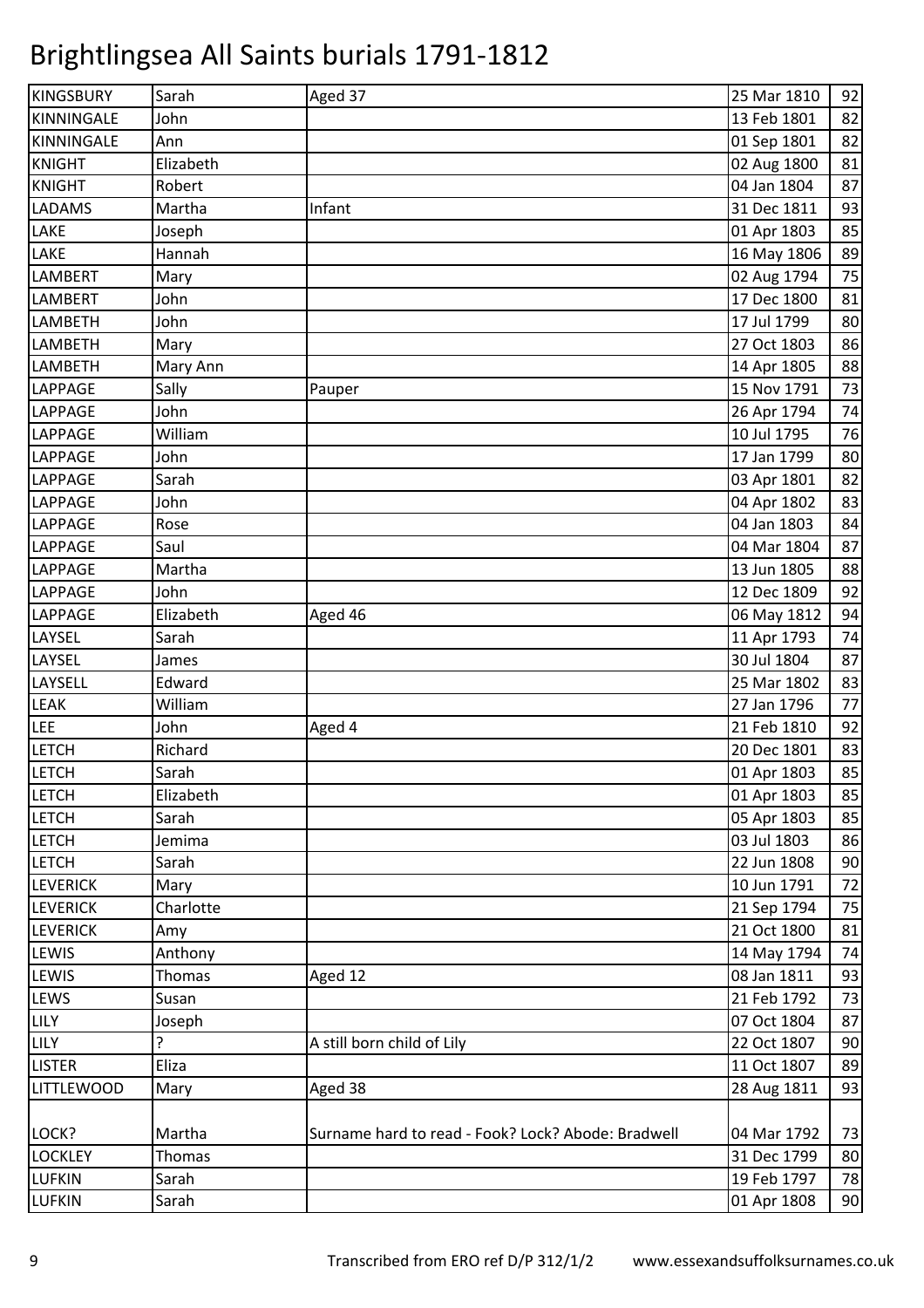| <b>LUFKIN</b>    | Sarah          |                    | 18 Oct 1808 | 91 |
|------------------|----------------|--------------------|-------------|----|
| <b>MALLET</b>    | John           |                    | 07 Aug 1804 | 87 |
| <b>MANN</b>      | Sarah          |                    | 12 Jul 1796 | 77 |
| <b>MANN</b>      | Henry          |                    | 24 Dec 1801 | 83 |
| <b>MANN</b>      | John           |                    | 02 May 1805 | 88 |
| <b>MANN</b>      | Sarah          | Aged 60            | 22 May 1811 | 93 |
| <b>MANN</b>      | Henry          | Aged 24            | 08 Aug 1812 | 94 |
| <b>MARTEN</b>    | Mary           |                    | 03 Nov 1801 | 82 |
| <b>MARTIN</b>    | William        |                    | 06 Feb 1791 | 72 |
| <b>MARTIN</b>    | John           |                    | 20 Oct 1792 | 73 |
| <b>MARTIN</b>    | John           |                    | 01 May 1795 | 76 |
| <b>MARTIN</b>    | James          |                    | 21 Sep 1796 | 77 |
| <b>MARTIN</b>    | Robert         |                    | 02 Oct 1796 | 77 |
| <b>MARTIN</b>    | John           |                    | 12 Oct 1797 | 78 |
| <b>MARTIN</b>    | John           |                    | 22 Apr 1800 | 81 |
| <b>MARTIN</b>    | Abraham        |                    | 02 Aug 1801 | 82 |
| <b>MARTIN</b>    | Sarah          |                    | 29 May 1802 | 83 |
| <b>MARTIN</b>    | Abraham        |                    | 06 Dec 1802 | 84 |
| <b>MARTIN</b>    | Joseph         |                    | 19 Dec 1802 | 84 |
| <b>MARTIN</b>    | Susan          |                    | 24 Dec 1802 | 84 |
| <b>MARTIN</b>    | John           |                    | 15 Nov 1803 | 86 |
| <b>MARTIN</b>    | John           |                    | 23 Mar 1808 | 90 |
| <b>MARTIN</b>    | John           |                    | 03 Oct 1808 | 91 |
| <b>MARTIN</b>    | Abraham        |                    | 11 Nov 1809 | 92 |
| <b>MASKALL</b>   | Charlotte      |                    | 19 Nov 1801 | 82 |
| <b>MASKALL</b>   | William Barker |                    | 13 Feb 1803 | 85 |
| <b>MASKALL</b>   | Elijah         |                    | 01 Aug 1804 | 87 |
| <b>MASKALL</b>   | Rhoda          |                    | 27 Jan 1809 | 91 |
| <b>MASKEL</b>    | William        |                    | 15 Dec 1795 | 76 |
| MASKELL          | Rhoda          | Aged 7 months      | 25 Oct 1810 | 92 |
| <b>MASON</b>     | Moses          |                    | 31 Jan 1795 | 75 |
| <b>MAY</b>       | Susan          |                    | 28 Jan 1795 | 75 |
| <b>MAY</b>       | Lydia          |                    | 23 Oct 1795 | 76 |
| <b>MAY</b>       | Martha         |                    | 21 Sep 1797 | 78 |
| <b>MAY</b>       | Lydia          |                    | 07 Mar 1799 | 80 |
| <b>MAY</b>       | William        | William May junior | 18 May 1803 | 86 |
| <b>MAY</b>       | John           |                    | 22 May 1805 | 88 |
| <b>MAYHEW</b>    | William        |                    | 04 Jul 1791 | 72 |
| <b>MAYHEW</b>    | Elizabeth      |                    | 28 Oct 1795 | 76 |
| <b>MAYS</b>      | Jemima         |                    | 10 Jul 1791 | 72 |
| <b>MAYS</b>      | Ann            |                    | 20 Jun 1797 | 78 |
| <b>MAYS</b>      | William        |                    | 23 Mar 1806 | 89 |
| <b>METSON</b>    | William        | Aged 45            | 18 Jan 1812 | 94 |
| <b>MIDDLETON</b> | John           |                    | 25 Jun 1797 | 78 |
| <b>MIDDLETON</b> | Joseph         |                    | 20 Jan 1799 | 80 |
| <b>MIDDLETON</b> | Lucy           | Aged 41            | 06 Mar 1811 | 93 |
| <b>MIDDLETON</b> | Mary           | Aged 66            | 02 Oct 1811 | 93 |
| <b>MILLER</b>    | John           | Pauper             | 22 Nov 1791 | 73 |
| <b>MILLER</b>    | Sarah          |                    | 01 Feb 1792 | 73 |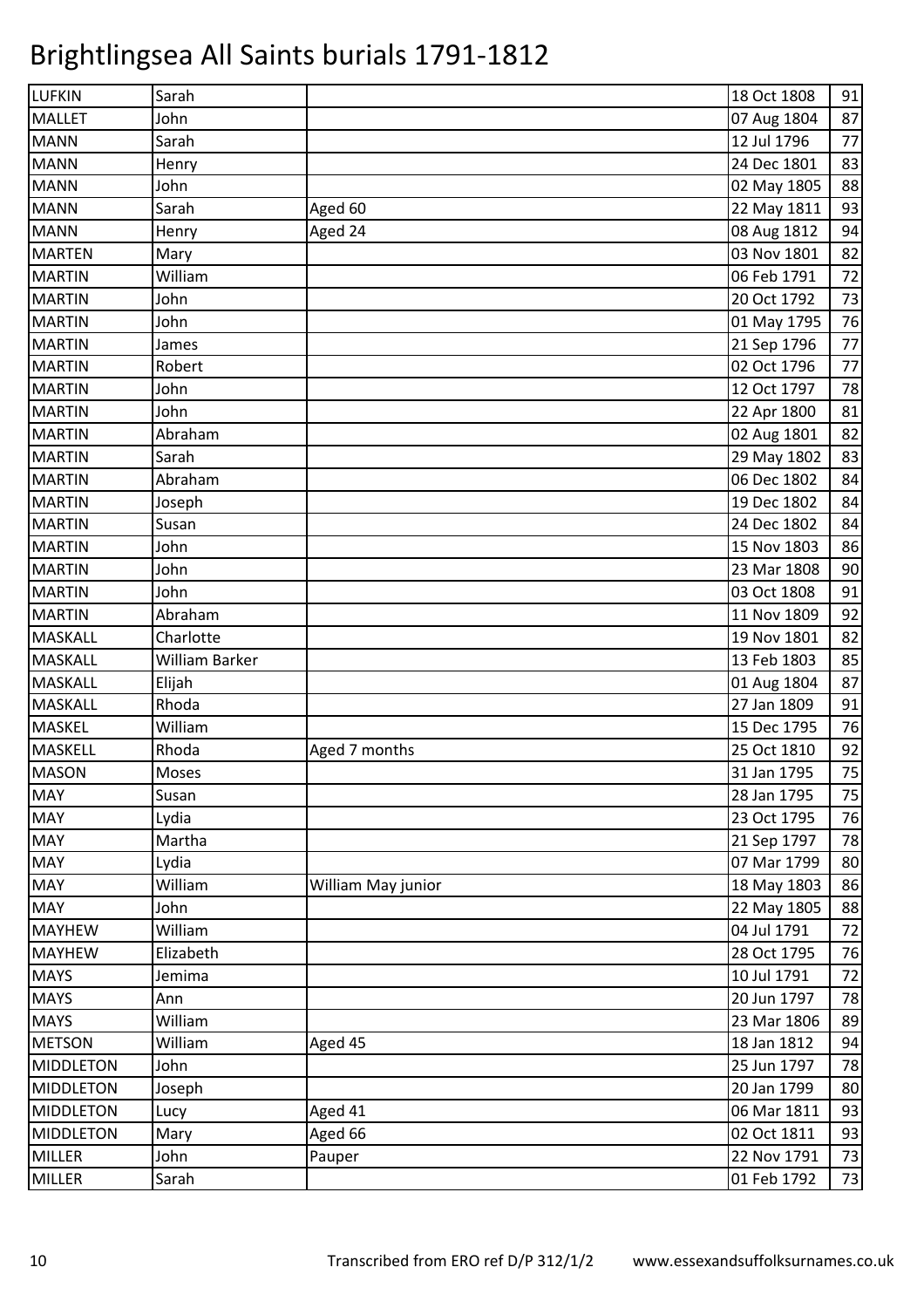|                  |                      | Entry reads "William Popps Miller" - unclear if Miller is |             |    |
|------------------|----------------------|-----------------------------------------------------------|-------------|----|
| <b>MILLER</b>    | <b>William Popps</b> | surname or occupation.                                    | 13 Jan 1795 | 75 |
| <b>MILLER</b>    | Richard              |                                                           | 07 Jan 1800 | 81 |
| <b>MILLER</b>    | Sarah                |                                                           | 21 Jul 1802 | 83 |
| <b>MILLER</b>    | Hannah               | Hannah Miller widow                                       | 10 Apr 1803 | 85 |
| <b>MILLS</b>     | William              |                                                           | 27 Apr 1807 | 89 |
| <b>MILLS</b>     | Mary                 | Infant                                                    | 31 May 1812 | 94 |
| <b>MILLS</b>     | William              | Infant                                                    | 28 Jun 1812 | 94 |
| <b>MITTSON</b>   | Elizabeth            |                                                           | 02 Apr 1807 | 89 |
| MO[R_]LEY        | Mary                 |                                                           | 09 Dec 1798 | 79 |
| <b>MOORCROFT</b> | John                 |                                                           | 02 Jul 1797 | 78 |
| <b>MOYLOW</b>    | Elizabeth            |                                                           | 21 Jul 1802 | 83 |
| <b>MUNSON</b>    | Mary Ann             |                                                           | 15 Jan 1807 | 89 |
| <b>MUNT</b>      | John                 |                                                           | 21 Oct 1800 | 81 |
| <b>MUNT</b>      | Samuel               |                                                           | 26 Nov 1802 | 84 |
| <b>MUNT</b>      | William              |                                                           | 27 Sep 1809 | 91 |
| <b>MUNT</b>      | Joseph               |                                                           | 14 Feb 1810 | 92 |
| <b>MYHILL</b>    | Mary                 |                                                           | 14 Jul 1792 | 73 |
| <b>NEVIL</b>     | Eleanor              |                                                           | 12 Jul 1795 | 76 |
| <b>NEVIL</b>     | Thomas               |                                                           | 05 Dec 1802 | 84 |
| <b>NEVIL</b>     | Sarah                |                                                           | 31 Jan 1808 | 90 |
| <b>NOBLE</b>     | Mary                 |                                                           | 22 Feb 1800 | 81 |
| <b>NOBLE</b>     | Mary                 |                                                           | 17 Feb 1807 | 89 |
| <b>NURSE</b>     | Mary                 | Pauper                                                    | 28 Jul 1792 | 73 |
| <b>NURSE</b>     | Joseph Benjamin      |                                                           | 29 Nov 1797 | 78 |
| <b>NURSE</b>     | Elizabeth            |                                                           | 01 Apr 1803 | 85 |
| <b>NURSE</b>     | John                 | Church clerk                                              | 19 May 1807 | 89 |
| <b>NURSE</b>     | Sarah                |                                                           | 08 Feb 1810 | 92 |
| <b>ORMAN</b>     | John                 |                                                           | 13 Jan 1801 | 82 |
| <b>ORMAN</b>     | Ann                  |                                                           | 15 Feb 1803 | 85 |
| <b>OSBORN</b>    | John                 |                                                           | 14 Jan 1804 | 87 |
| <b>OSBORN</b>    | Mary                 |                                                           | 12 Sep 1804 | 87 |
| <b>OSBOURN</b>   | Thomas               | Thomas Osbourn senior                                     | 29 May 1795 | 76 |
| PAGE             | Joseph               |                                                           | 02 Dec 1798 | 79 |
| PAGE             | William              |                                                           | 26 Aug 1803 | 86 |
| PAGE             | William              |                                                           | 29 Apr 1805 | 88 |
| PASKALL          | Gamaliel             |                                                           | 07 Mar 1806 | 89 |
| <b>PASKEL</b>    | Mary                 |                                                           | 31 Jan 1803 | 84 |
| <b>PATRICK</b>   | Lucy                 | Aged 3                                                    | 16 Sep 1810 | 92 |
| <b>PATRICK</b>   | George               | Aged 2                                                    | 25 Mar 1811 | 93 |
| <b>PAYNE</b>     | Edward               |                                                           | 05 May 1797 | 78 |
| PAYNE            | Mary                 |                                                           | 23 Mar 1808 | 90 |
| PEAR             | Elizabeth            |                                                           | 28 May 1800 | 81 |
| PEEKE            | Daniel               |                                                           | 05 Apr 1806 | 89 |
| <b>PEEKE</b>     | Hannah               | Aged 52                                                   | 27 May 1810 | 92 |
| PEGGS            | John                 |                                                           | 18 Jun 1804 | 87 |
| PEGRUM           | John                 |                                                           | 15 Dec 1800 | 81 |
| <b>PHILIPS</b>   | Sarah                |                                                           | 23 Jun 1797 | 78 |
| <b>PHILIPS</b>   | Mary                 |                                                           | 18 Jan 1799 | 80 |
| <b>PITTOCK</b>   | Stephen              |                                                           | 12 Feb 1810 | 92 |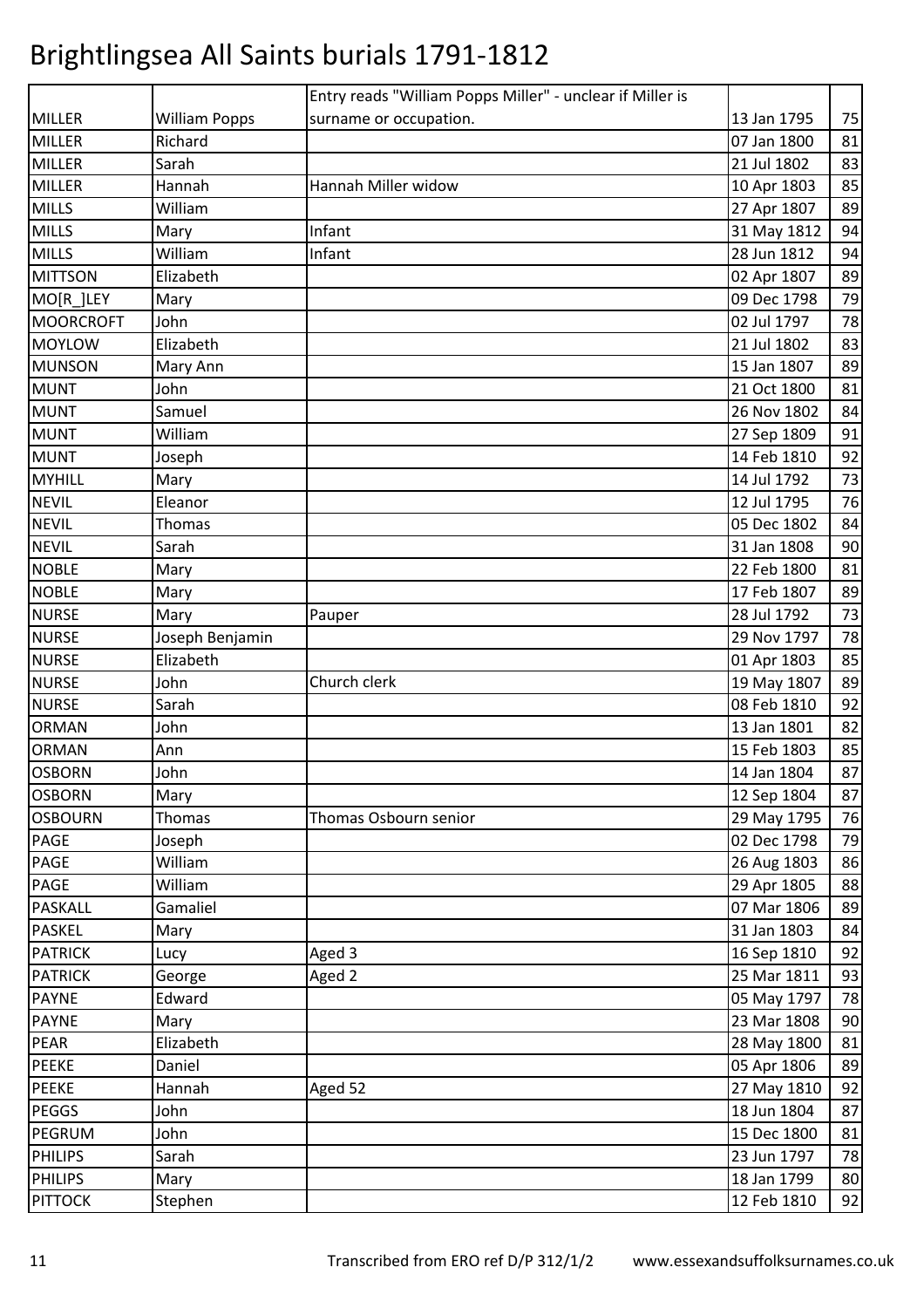| PITTOCK           | Sarah        | Aged 4                                                    | 04 Oct 1811 | 93 |
|-------------------|--------------|-----------------------------------------------------------|-------------|----|
| <b>PLUM</b>       | Isaac        |                                                           | 22 Jan 1796 | 77 |
| <b>PLUM</b>       | Richard      |                                                           | 29 Jan 1797 | 78 |
| PLUM              | William      |                                                           | 12 May 1799 | 80 |
| <b>PLUMER</b>     | Lucy         |                                                           | 04 Feb 1795 | 75 |
| <b>PLUMER</b>     | Charlotte    |                                                           | 29 Aug 1804 | 87 |
| <b>PLUMER</b>     | Susan        |                                                           | 12 Apr 1806 | 89 |
| <b>POLLEY</b>     | Mary         |                                                           | 14 Apr 1803 | 85 |
|                   |              | Entry reads "William Popps Miller" - unclear if Miller is |             |    |
| <b>POPPS</b>      | William      | surname or occupation.                                    | 13 Jan 1795 | 75 |
| <b>POPPS</b>      | John         |                                                           | 05 May 1795 | 76 |
| <b>POST</b>       | Sarah        |                                                           | 08 Oct 1800 | 81 |
| <b>POST</b>       | John         |                                                           | 25 Mar 1801 | 82 |
|                   |              | The date is given as November, but the position in the    |             |    |
| <b>POTTS</b>      | Robert       | register suggests December.                               | 07 Nov 1803 | 86 |
| <b>PULLEN</b>     | Richard      |                                                           | 24 Jan 1803 | 84 |
| <b>PULLEN</b>     | Richard      |                                                           | 20 Nov 1803 | 86 |
| <b>PULLEN</b>     | Sarah        |                                                           | 21 May 1804 | 87 |
| <b>PURDY</b>      | Hannah       |                                                           | 18 Feb 1798 | 79 |
| <b>PURDY</b>      | William      | Abode: Little Bentley                                     | 11 Aug 1799 | 80 |
| <b>PURDY</b>      | Samuel       |                                                           | 14 Apr 1801 | 82 |
| <b>PURDY</b>      | Elizabeth    |                                                           | 07 Feb 1803 | 84 |
| <b>PURDY</b>      | William      |                                                           | 10 Mar 1803 | 85 |
| <b>PURDY</b>      | Lucy         |                                                           | 08 Jul 1808 | 91 |
| <b>RALPH</b>      | Judith       |                                                           | 17 Jan 1802 | 83 |
| <b>RALPH</b>      | John         |                                                           | 07 Jan 1803 | 84 |
| <b>RAMPLIN</b>    | John         |                                                           | 15 Apr 1799 | 80 |
| <b>RAMPLIN</b>    | William      |                                                           | 05 Apr 1803 | 85 |
| <b>RANDALL</b>    | Sarah        |                                                           | 21 Sep 1804 | 87 |
| <b>RANDALL</b>    | John         |                                                           | 29 May 1805 | 88 |
| <b>RICHARDSON</b> | Maria        |                                                           | 29 Oct 1793 | 74 |
| <b>RICHARDSON</b> | John         |                                                           | 24 Apr 1803 | 85 |
| <b>RICHARDSON</b> | William      |                                                           | 12 Feb 1804 | 87 |
| <b>RICHARDSON</b> | Elizabeth    |                                                           | 22 May 1805 | 88 |
| <b>RICHMOND</b>   | Joseph       |                                                           | 17 Apr 1803 | 85 |
| <b>RIVERS</b>     | William      |                                                           | 20 Jun 1795 | 76 |
| <b>ROBINSON</b>   | Abraham      | Pauper                                                    | 08 Feb 1791 | 72 |
| <b>ROBINSON</b>   | Richard      | Pauper                                                    | 10 May 1791 | 72 |
| <b>ROBINSON</b>   | Robert       | Pauper                                                    | 08 Aug 1791 | 72 |
| <b>ROBINSON</b>   | Lucy         | Pauper                                                    | 21 Sep 1791 | 72 |
|                   |              |                                                           |             |    |
| <b>ROBINSON</b>   | ?            | A child of Robinson. Pauper. (No first names in register) | 30 Oct 1794 | 75 |
| <b>ROBINSON</b>   | Richard      |                                                           | 11 Jan 1795 | 75 |
| <b>ROOT</b>       | Rosy         |                                                           | 17 Sep 1792 | 73 |
| <b>ROOT</b>       | Mary         |                                                           | 20 Mar 1794 | 74 |
| <b>ROOT</b>       | Samuel       |                                                           | 24 Oct 1794 | 75 |
| <b>ROOT</b>       | Ann          |                                                           | 31 Jan 1796 | 77 |
| <b>ROOT</b>       | Elizabeth    |                                                           | 27 Dec 1797 | 78 |
| <b>ROOT</b>       | Elizabeth    |                                                           | 26 Apr 1799 | 80 |
| <b>ROOT</b>       | Thomas Jacob |                                                           | 18 Sep 1800 | 81 |
|                   |              |                                                           |             |    |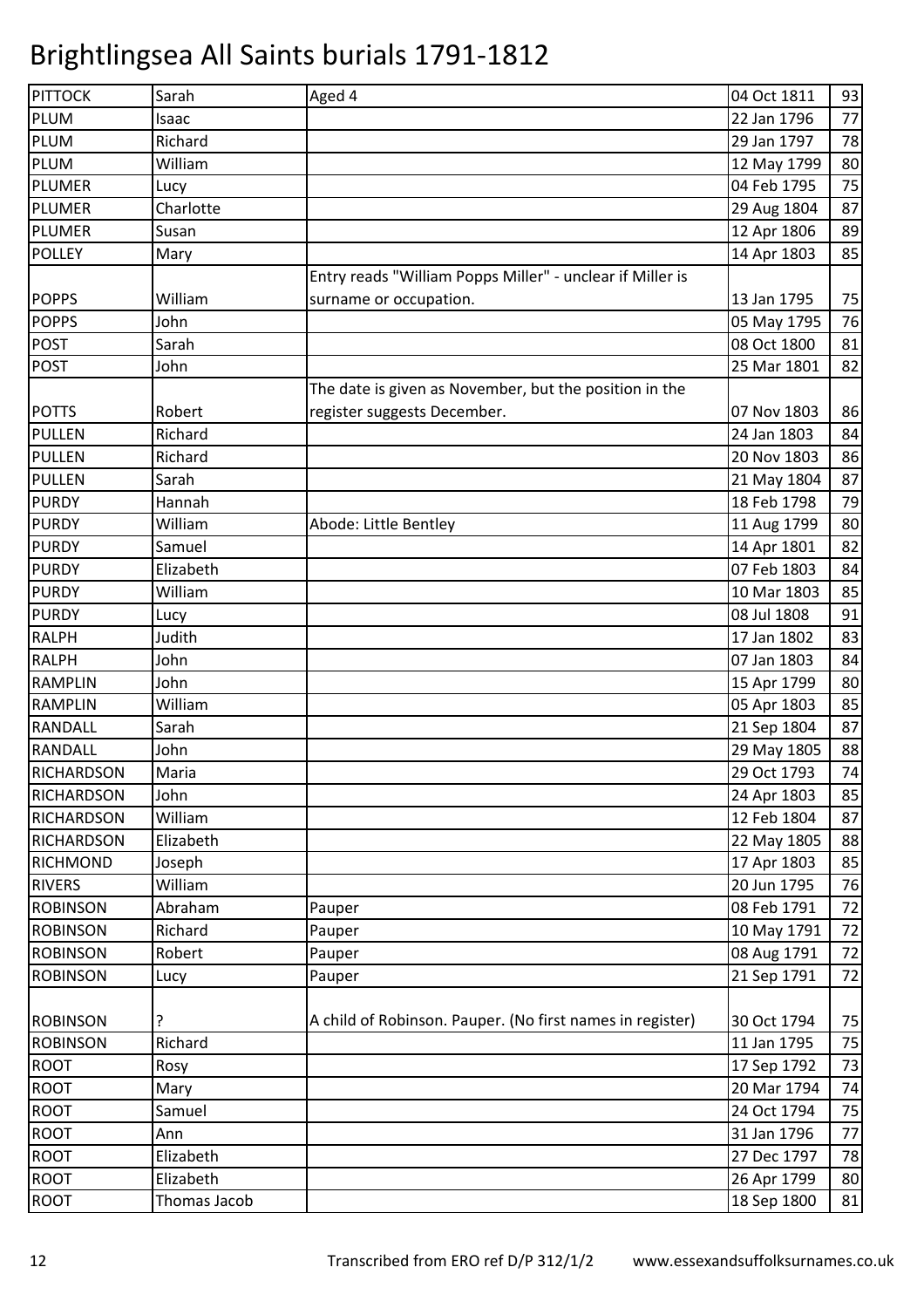| <b>ROOT</b>     | Samuel    |                                                        | 11 Apr 1803 | 85 |
|-----------------|-----------|--------------------------------------------------------|-------------|----|
| <b>ROOT</b>     | James     |                                                        | 29 Apr 1803 | 86 |
| <b>ROOT</b>     | Ann       |                                                        | 15 May 1808 | 90 |
| <b>ROOT</b>     | John      | John Root senior                                       | 10 Jun 1808 | 90 |
| <b>ROOT</b>     | Sarah Ann |                                                        | 03 Sep 1808 | 91 |
| <b>ROOT</b>     | Sarah     |                                                        | 30 Oct 1808 | 91 |
| <b>ROOT</b>     | Elizabeth | Aged 18                                                | 14 Nov 1810 | 92 |
| <b>ROSE</b>     | Anne      | Infant                                                 | 19 Jul 1812 | 94 |
| <b>ROUSE</b>    | Mary      |                                                        | 25 Jul 1808 | 91 |
| <b>ROUSE</b>    | John      |                                                        | 24 Aug 1808 | 91 |
| <b>ROUSE</b>    | Elizabeth |                                                        | 18 Sep 1808 | 91 |
| <b>ROUSE</b>    | Francis   | Aged 11 months                                         | 05 Feb 1812 | 94 |
| <b>RUDLING</b>  | Richard   |                                                        | 15 Dec 1792 | 74 |
| <b>RUDLING</b>  | William   |                                                        | 15 Dec 1793 | 74 |
| <b>RUDLING</b>  | William   |                                                        | 19 May 1795 | 76 |
| <b>RUDLING</b>  | Richard   |                                                        | 05 Feb 1799 | 80 |
| <b>RUDLING</b>  | William   | <b>William Rudling senior</b>                          | 08 Apr 1803 | 85 |
| <b>RUDLING</b>  | Elizabeth |                                                        | 15 Jul 1803 | 86 |
| <b>RUDLING</b>  | Elizabeth | Aged 21                                                | 13 Oct 1810 | 92 |
| <b>RUFFEL</b>   | William   |                                                        | 24 Apr 1791 | 72 |
| <b>RUFFLES</b>  | Hellen    |                                                        | 08 Jun 1800 | 81 |
| <b>RUFFLES</b>  |           | A still born child of Ruffles                          | 18 Jun 1801 | 82 |
| <b>RUFFLES</b>  | Edward    |                                                        | 22 Nov 1802 | 84 |
| <b>RUFFLES</b>  | George    |                                                        | 12 Dec 1808 | 91 |
| <b>RUFLES</b>   | William   |                                                        | 21 Feb 1798 | 79 |
| <b>RUSH</b>     | Joseph    |                                                        | 09 Dec 1800 | 81 |
| SADLER          | David     |                                                        | 08 Apr 1803 | 85 |
| SADLER          | Martha    |                                                        | 29 Mar 1804 | 87 |
| <b>SAINTY</b>   | Sarah Ann |                                                        | 05 Dec 1798 | 79 |
| SALLOWS         | John      |                                                        | 14 Oct 1803 | 86 |
| SALMON          | Benjamin  |                                                        | 10 Apr 1804 | 87 |
| SAUNDERS        |           | First names not in register. Pauper. Wife of Saunders. | 06 Feb 1793 | 74 |
| SAUNDERS        | Thomas    |                                                        | 18 Mar 1802 | 83 |
| <b>SAUNDERS</b> | Hannah    | Aged 62                                                | 19 Aug 1812 | 94 |
| SAYMOR          | Mary Ann  |                                                        | 07 Aug 1808 | 91 |
| <b>SCARLET</b>  | Elizabeth |                                                        | 06 Dec 1802 | 84 |
| <b>SCOT</b>     | Thomas    |                                                        | 18 Jan 1797 | 78 |
| <b>SCOT</b>     | William   |                                                        | 25 Nov 1805 | 88 |
| SEAGAR          | Elijah    |                                                        | 26 Apr 1809 | 91 |
| <b>SHARP</b>    | William   |                                                        | 04 Sep 1794 | 75 |
| <b>SHARP</b>    | Hannah    |                                                        | 17 Sep 1797 | 78 |
| <b>SHARP</b>    | Elizabeth |                                                        | 12 Apr 1804 | 87 |
| <b>SHARP</b>    | Susan     | Aged 18                                                | 27 Jul 1810 | 92 |
| <b>SHEAD</b>    | Joseph    |                                                        | 27 May 1792 | 73 |
| SHEAD           | Susan     |                                                        | 05 Jan 1793 | 74 |
| SHEARMAN        | Thomas    |                                                        | 27 Feb 1803 | 85 |
| SHEARMAN        | Mary      |                                                        | 16 Nov 1803 | 86 |
| SHEARMAN        | Charlotte |                                                        | 22 Nov 1803 | 86 |
| <b>SHEPHERD</b> | John      |                                                        | 11 Aug 1802 | 83 |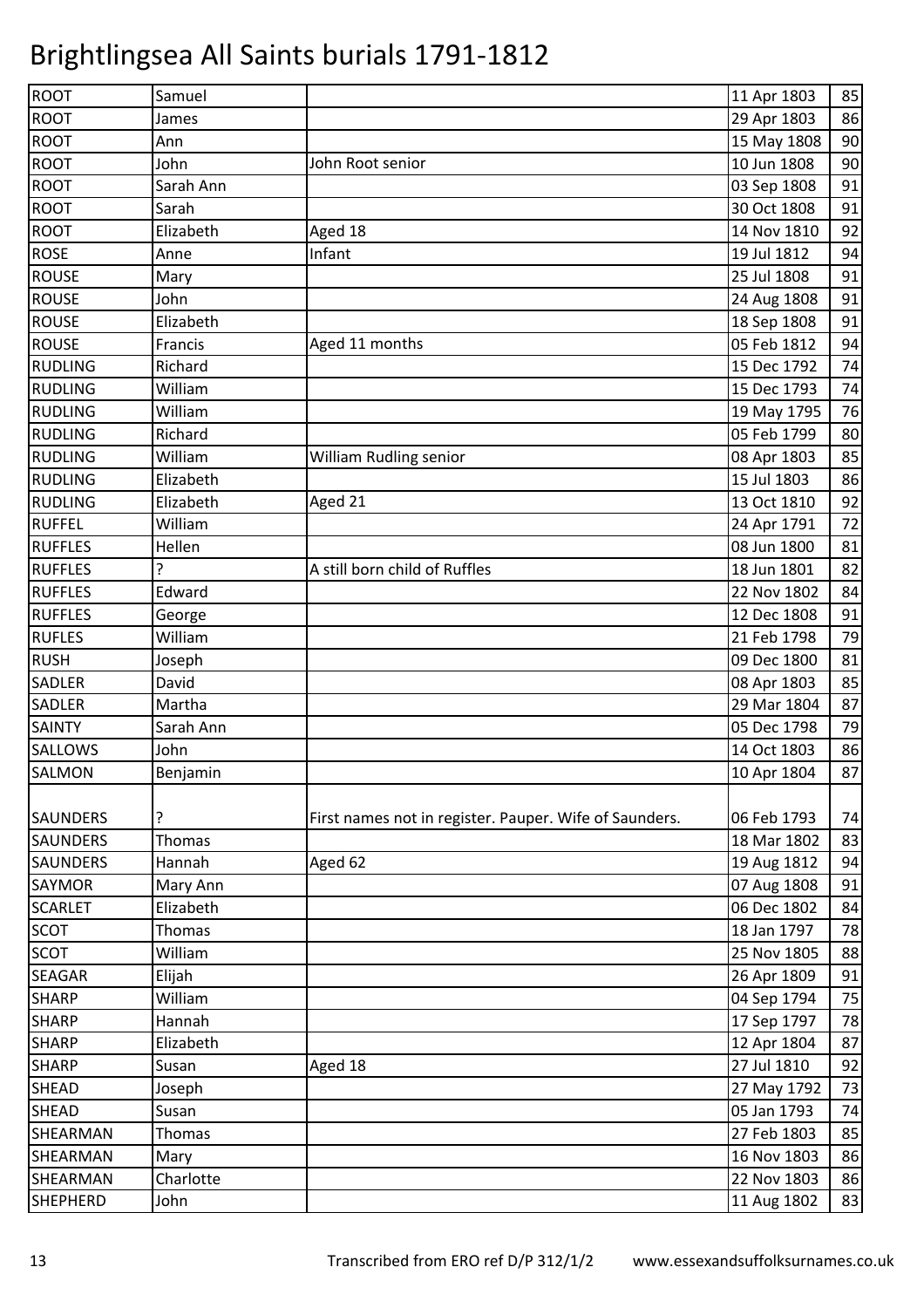| SHEPHERD         | William         |                                                 | 11 Oct 1807 | 90 |
|------------------|-----------------|-------------------------------------------------|-------------|----|
| <b>SHEPHERD</b>  | Sarah           |                                                 | 27 Sep 1809 | 91 |
| <b>SHERLOCK</b>  | Thomas          | Aged 9 months                                   | 31 Mar 1812 | 94 |
| SIMMS?           | Samuel          | Surname hard to read - either Simms or Simons   | 18 Jun 1797 | 78 |
| <b>SIMONS</b>    | John            |                                                 | 13 Aug 1800 | 81 |
| <b>SIMONS</b>    | John            | Infant                                          | 16 Jan 1812 | 94 |
| SIMONS?          | Samuel          | Surname hard to read - either Simms or Simons   | 18 Jun 1797 | 78 |
| <b>SIMPSON</b>   | Henry           |                                                 | 28 Jan 1797 | 78 |
| <b>SIMPSON</b>   | Susan           |                                                 | 24 Jul 1799 | 80 |
| <b>SIMPSON</b>   | Edward          |                                                 | 31 Jan 1803 | 84 |
| <b>SMITH</b>     | Elizabeth       | Pauper                                          | 08 Mar 1791 | 72 |
| <b>SMITH</b>     | James           |                                                 | 28 Jan 1798 | 79 |
| <b>SMITH</b>     | Rose            |                                                 | 30 Jan 1799 | 80 |
| <b>SMITH</b>     | Charles         |                                                 | 11 Jan 1801 | 82 |
| <b>SMITH</b>     | William         |                                                 | 26 Dec 1802 | 84 |
| <b>SOUTHGATE</b> | Sarah           |                                                 | 16 Nov 1802 | 84 |
| <b>SOUTHGATE</b> | John            |                                                 | 30 Nov 1802 | 84 |
| <b>SOUTHGATE</b> | Sarah Elizabeth |                                                 | 17 Sep 1804 | 87 |
| <b>STAFFORD</b>  | <b>Thomas</b>   | Of Manningtree, who was killed on the Hall Hill | 18 Mar 1796 | 77 |
| <b>STAMMERS</b>  | Mary            |                                                 | 31 Jan 1802 | 83 |
| <b>STANTON</b>   | Sophia          |                                                 | 08 Oct 1797 | 78 |
| <b>STOW</b>      | Susan           |                                                 | 16 Feb 1795 | 75 |
| <b>STOW</b>      | Clement         | Clement Stow junior                             | 25 May 1801 | 82 |
| <b>STOW</b>      | Sarah           |                                                 | 27 Oct 1804 | 87 |
| <b>STOW</b>      | Charlotte       |                                                 | 08 May 1808 | 90 |
| <b>SUMMERS</b>   | John            |                                                 | 07 Sep 1794 | 75 |
| <b>TABOR</b>     | Henry           |                                                 | 26 Aug 1792 | 73 |
| <b>TABOR</b>     | Sarah           |                                                 | 11 Dec 1792 | 74 |
| <b>TABOR</b>     | Ann Elizabeth   | Pauper                                          | 25 Mar 1794 | 74 |
| <b>TABOR</b>     | Anthony         | Anthony Tabor senior                            | 16 Apr 1795 | 75 |
| <b>TABOR</b>     | Anthony         | Anthony Tabor junior                            | 14 Jun 1795 | 76 |
| <b>TABOR</b>     | William         | William Tabor senior                            | 19 Jun 1795 | 76 |
| <b>TABOR</b>     | Jemima          |                                                 | 24 May 1798 | 79 |
| <b>TABOR</b>     | Matthew         |                                                 | 18 Nov 1798 | 79 |
| <b>TABOR</b>     | John            | Deputy Mayor, aged 86                           | 01 Feb 1799 | 80 |
| <b>TABOR</b>     | William         |                                                 | 22 Mar 1803 | 85 |
| <b>TABOR</b>     | Mary Chinery    | Mary Chinery Tabor senior                       | 06 Apr 1803 | 85 |
| <b>TABOR</b>     | Mary Chinery    | Mary Chinery Tabor junior                       | 06 Apr 1803 | 85 |
| <b>TABOR</b>     | Mary            |                                                 | 10 Aug 1804 | 87 |
| <b>TABOR</b>     | John            |                                                 | 10 Oct 1805 | 88 |
| <b>TAYLOR</b>    | Elizabeth Ann   |                                                 | 27 Aug 1798 | 79 |
| <b>TAYLOR</b>    | <b>Thomas</b>   |                                                 | 05 Jul 1804 | 87 |
| <b>TAYLOR</b>    | Robert          | Robert & Sarah Taylor                           | 28 Apr 1809 | 91 |
| <b>TAYLOR</b>    | Sarah           | Robert & Sarah Taylor                           | 28 Apr 1809 | 91 |
| <b>THOMPSON</b>  | John            |                                                 | 31 May 1795 | 76 |
| <b>THOMPSON</b>  | Hannah          |                                                 | 11 Jul 1802 | 83 |
| <b>THOMPSON</b>  | James           |                                                 | 20 Jan 1803 | 84 |
| <b>THORP</b>     | Susan Cook      |                                                 | 06 Jun 1792 | 73 |
| <b>THORP</b>     | Mary            |                                                 | 03 Jan 1795 | 75 |
| <b>THORP</b>     | William         |                                                 | 16 Apr 1801 | 82 |
|                  |                 |                                                 |             |    |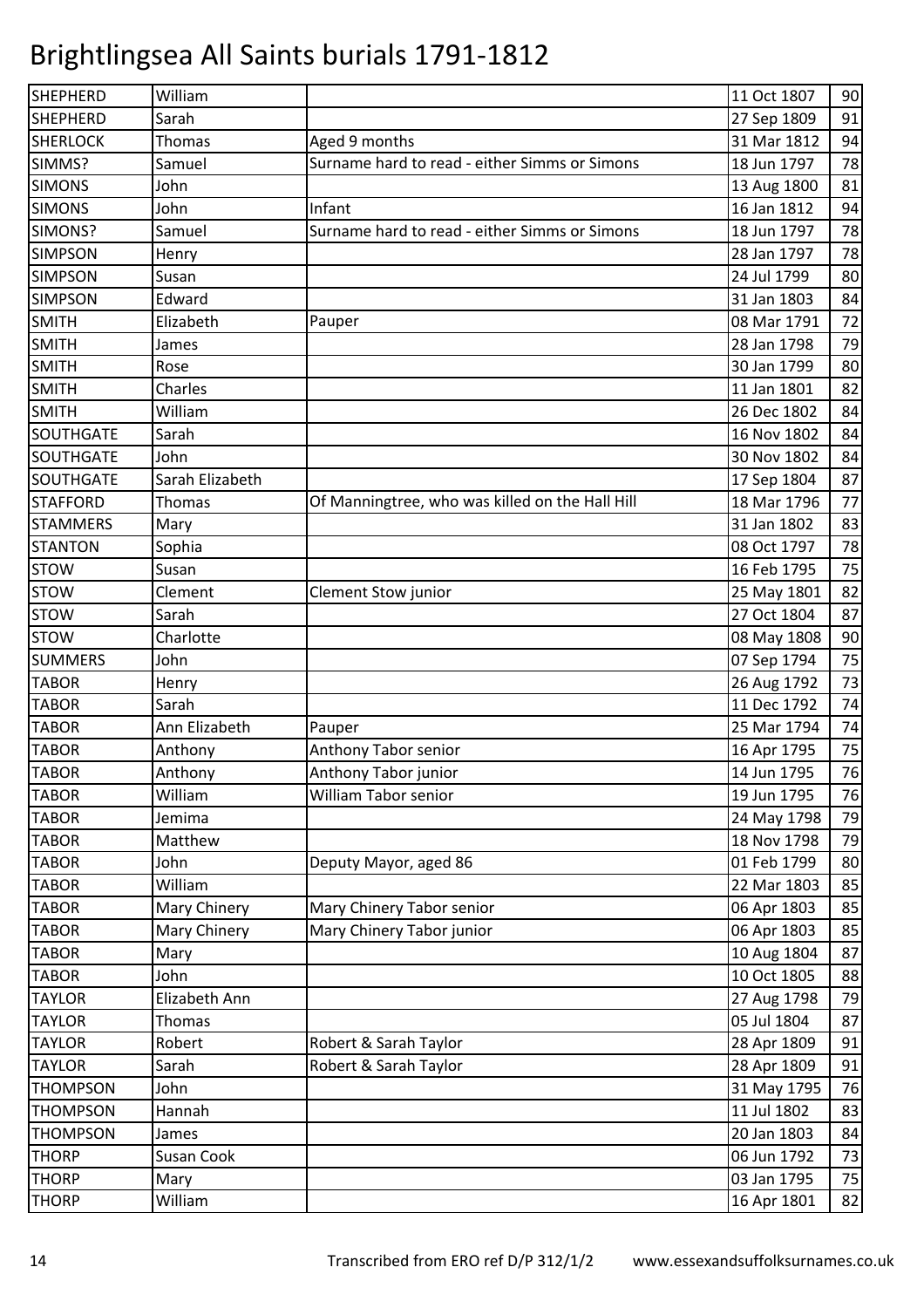| <b>THORP</b>     | John Field        |                                                           | 29 Jul 1804 | 87 |
|------------------|-------------------|-----------------------------------------------------------|-------------|----|
| <b>TIBBETTS</b>  | John              | Infant                                                    | 13 May 1810 | 92 |
| <b>TISDELL</b>   | Samuel            |                                                           | 04 Mar 1796 | 77 |
| <b>TRANHAM</b>   | William John      |                                                           | 06 Nov 1801 | 82 |
| <b>TRANHAM</b>   | Elizabeth Mary    |                                                           | 19 Apr 1804 | 87 |
| <b>TRANHAM</b>   | Joseph            |                                                           | 01 Feb 1805 | 88 |
| <b>TRANHAM</b>   | Catharine         | Aged 32                                                   | 14 Nov 1812 | 94 |
|                  |                   |                                                           |             |    |
| <b>UNDERWOOD</b> | ?                 | A child of Joseph Underwoods (first name not in register) | 17 Apr 1803 | 85 |
| <b>UNDERWOOD</b> | Sarah Ann         |                                                           | 01 Sep 1806 | 89 |
| <b>VERLANDER</b> | Jane              |                                                           | 13 Sep 1793 | 74 |
| <b>VERLANDER</b> | John              |                                                           | 13 Jun 1795 | 76 |
| <b>VERLANDER</b> | Joseph            |                                                           | 22 Apr 1802 | 83 |
| <b>VINCE</b>     | Susan             |                                                           | 10 Feb 1795 | 75 |
|                  |                   |                                                           |             |    |
|                  |                   | Name in register as James Wade Barber. Was he a Barber    |             |    |
| <b>WADE</b>      | James             | called James Wade or is the name James Wade Barber?       | 22 Mar 1807 | 89 |
| <b>WADE</b>      | Willm.            | Revd. Willm. Wade, Vicar of this parish                   | 23 Oct 1809 | 91 |
| <b>WALSOM</b>    | <b>Thomas</b>     | Pauper                                                    | 15 Jun 1791 | 72 |
| <b>WARBURTON</b> | Mary              |                                                           | 22 Jun 1802 | 83 |
| <b>WARD</b>      | Lucy              |                                                           | 15 Apr 1792 | 73 |
| <b>WARD</b>      | William           |                                                           | 09 Nov 1794 | 75 |
| <b>WARD</b>      | Thomas            | Who was scalded to death                                  | 06 Dec 1797 | 78 |
| <b>WARD</b>      | Thomas John       |                                                           | 12 Jan 1803 | 84 |
| <b>WARD</b>      | Samuel            |                                                           | 06 Aug 1804 | 87 |
| <b>WARD</b>      | Anne              |                                                           | 23 Sep 1804 | 87 |
|                  |                   | Entry just reads "Martha Alice". Is Alice a misheard      |             |    |
|                  |                   | surname? Or has the surname been missed off and Alice is  |             |    |
|                  |                   | the middle name? There was a Martha Eliz. Ward baptised   |             |    |
|                  |                   | in March of the same year - could that be who "Martha     |             |    |
| WARD?            | Martha Alice      | Alice" was?                                               | 12 Oct 1801 | 82 |
| <b>WATSON</b>    | Hannah            |                                                           | 09 Dec 1807 | 90 |
| WELHAM           | Moses             |                                                           | 13 Sep 1807 | 89 |
| <b>WELLER</b>    | Elizabeth Shipman |                                                           | 06 Feb 1791 | 72 |
| <b>WELLER</b>    | John              | Aged 81                                                   | 05 Aug 1798 | 79 |
| WELLER           | James             | James Weller senior                                       | 10 Feb 1806 | 89 |
| <b>WENLOCK</b>   | Nathaniel         |                                                           | 13 Feb 1791 | 72 |
| <b>WENLOCK</b>   | Nathaniel         | Abode: Bentley.                                           | 08 Oct 1797 | 78 |
| <b>WENLOCK</b>   | Charlotte         |                                                           | 15 Oct 1800 | 81 |
| <b>WENLOCK</b>   | Judith            |                                                           | 30 Mar 1803 | 85 |
| <b>WENT</b>      | Elisha            |                                                           | 07 Jan 1793 | 74 |
| <b>WENT</b>      | Robert            |                                                           | 09 Mar 1797 | 78 |
| <b>WENT</b>      | James             |                                                           | 21 Jul 1798 | 79 |
| <b>WENT</b>      | Elisha            |                                                           | 18 Oct 1798 | 79 |
| <b>WENT</b>      | John              |                                                           | 09 Jan 1799 | 80 |
| <b>WENT</b>      | Elija             |                                                           | 01 Nov 1799 | 80 |
| <b>WENT</b>      | John              |                                                           | 21 Apr 1807 | 89 |
| WHILEY           | Susannah          |                                                           | 14 Jun 1792 | 73 |
| WHILEY           | Abigal            |                                                           | 24 Dec 1792 | 74 |
| WHILEY           | Nathaniel         |                                                           | 25 May 1793 | 74 |